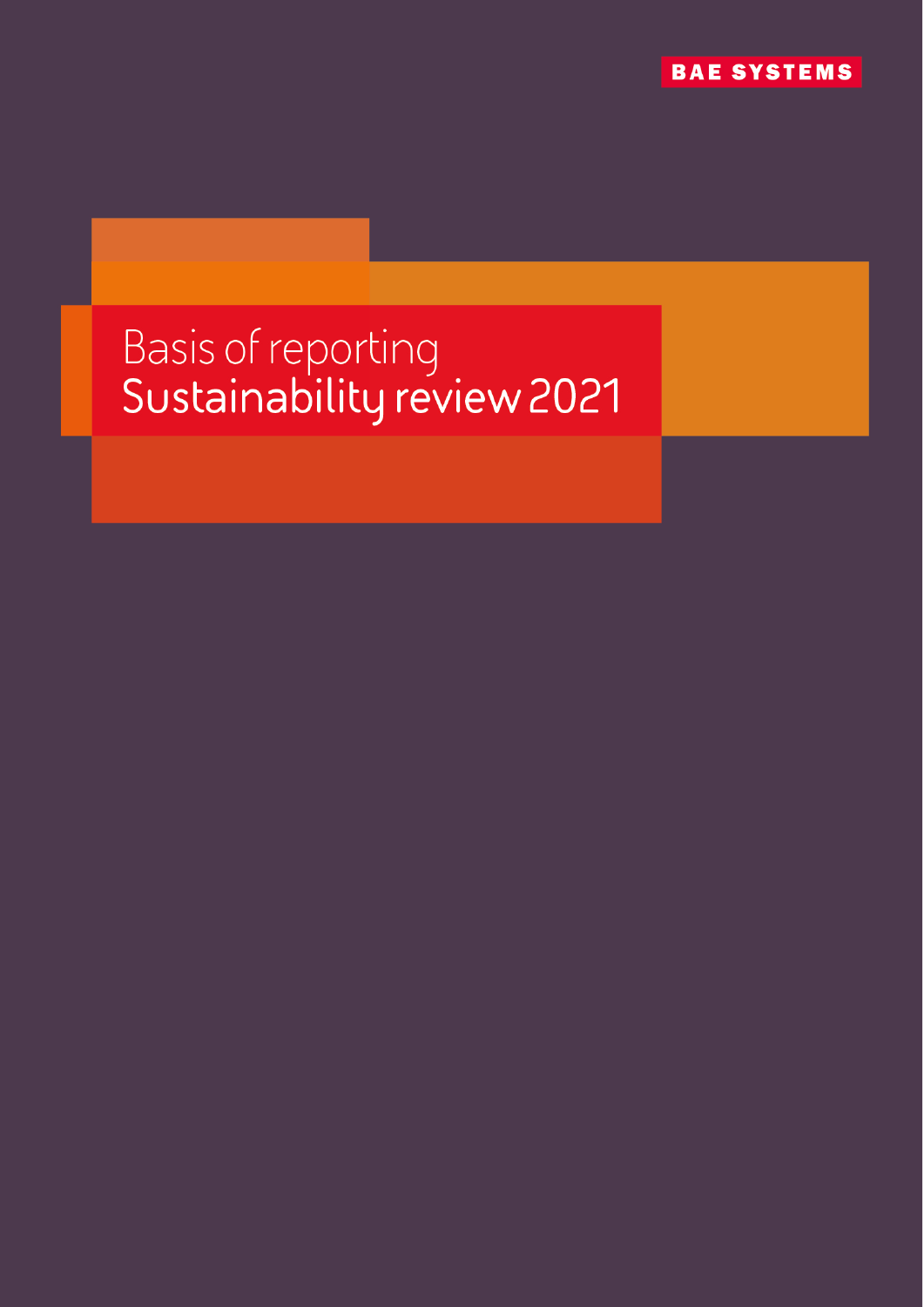#### **INTRODUCTION**

The data reported includes BAE Systems' wholly-owned subsidiaries and includes data for our four key markets (i.e. Australia, Kingdom of Saudi Arabia, UK and US).

### **DIVERSITY**

## **Basis of calculation – for calendar year 2021**

Total number of employees, recorded on our HR systems. Data is gathered as an extract from the HRIS and summarised in a dashboarding tool (Tableau) to support simple and consistent data visualisation and reporting.

#### **NUMBER OF EMPLOYEES**

#### **Description – for calendar year 2021**

Total number of employees, permanent and fixed term, captured on our HR systems. The data does not include temporary workers, sub-contractors and agency staff. Data is captured and pulled from various HR Systems across our four key markets by a nominated point of contact who manages the data.

#### **Unit of Measure – for calendar year 2021**

Total number of employees.

#### **AGE DIVERSITY**

#### **Description – for calendar year 2021**

Total number of employees, permanent and fixed term at 31 December 2021, split across the following age groups:

24 years and younger 25-34 years 35-49 years 50-59 years 60 years and older

The data does not include sub-contractors, agency staff or temporary workers.

Data is captured and pulled from various HR Systems across our four key markets by a nominated point of contact who manages the data.

#### **Unit of Measure – for calendar year 2021**

Total number of employees by age.

#### **GENDER DIVERSITY**

#### **Description – for calendar year 2021**

Total number of employees, permanent and fixed term at 31 December 2021, split across gender groups of male and female. Gender reporting is also split between number of members of the Board and Senior Managers (Senior Managers are defined as employees (excluding executive directors) who have responsibility for planning, directing or controlling the activities of the Group or a strategically significant part of the Group and/or who are directors of subsidiary companies).

The data does not include sub-contractors, agency staff or temporary workers.

Data is captured and pulled from various HR Systems across our four key markets by a nominated point of contact who manages the data.

#### **Unit of Measure – for calendar year 2021**

Total number of employees split by gender.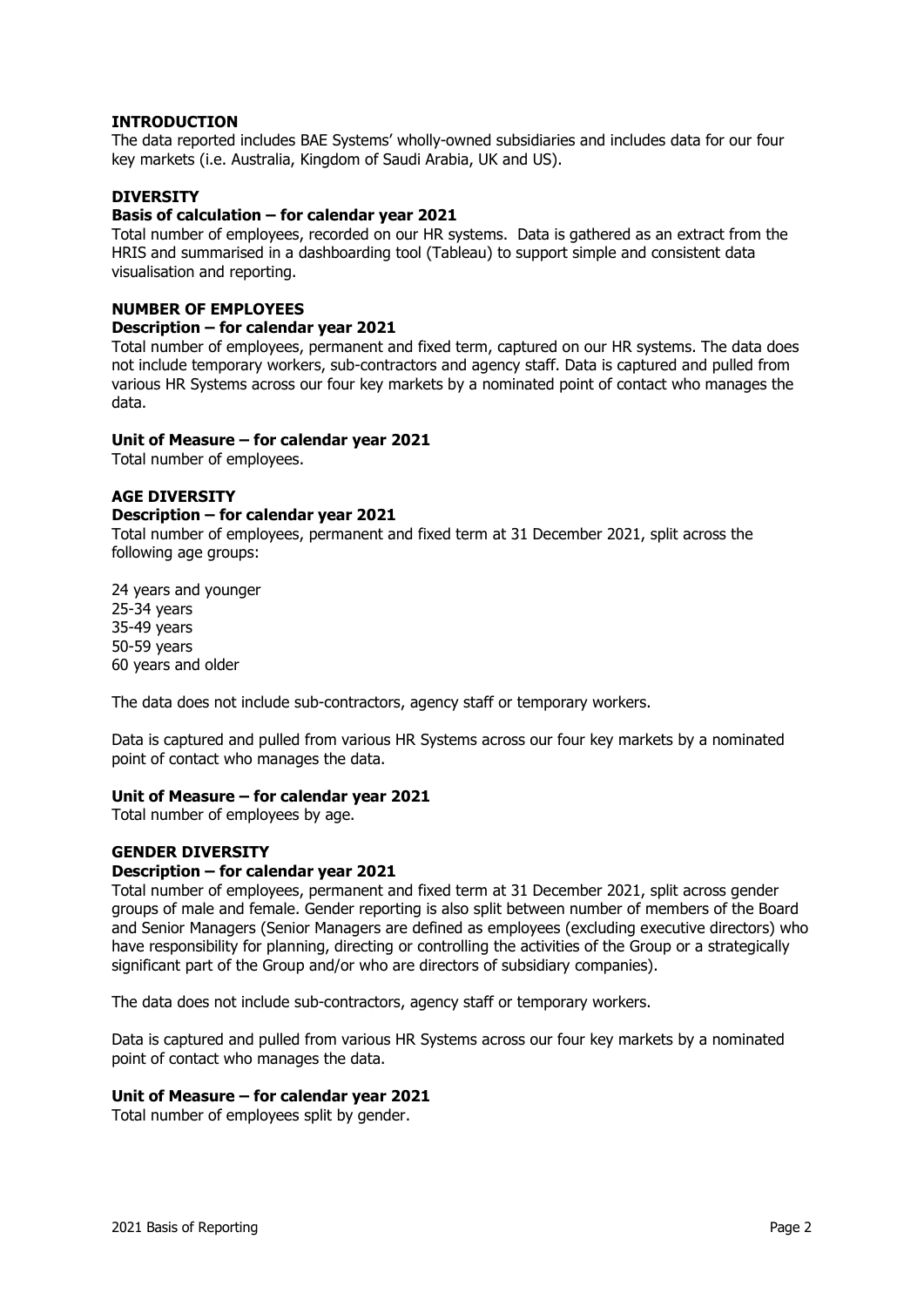## **ETHICS FORMAL ENQUIRIES <sup>1</sup> Description – for calendar year 2021**

These are the number of enquiries raised as a result of contacts to our Ethics Helpline. The Ethics Helpline includes contacts made to our Ethics Officers, Ethics Helpline emails, Ethics Helpline web-reports, and Ethics helpline phone.

Any contact that raises a concern or makes an allegation of inappropriate conduct is recorded as a report but may be closed as guidance if appropriately resolved with guidance and advice. All contacts are logged. Contacts which are requests for advice or guidance are either addressed by Ethics or referred onwards, for example to HR.

Contacts can come from any individual, regardless of their affiliation: employees, contractors, customers, suppliers etc. Users of our externally managed Ethics Helplines are given a unique reference number so that they can monitor the progress of their report and, when wishing to remain anonymous, in jurisdictions in which it is legal and appropriate, receive feedback. Feedback is provided to all those making reports or seeking guidance through the various ethics channels.

Ethics Helpline contact details are posted in our facilities, shared via email, posted on our intranets, included in our Code of Conduct and included on our website.

## **Multiple Contacts**

Where, having considered the criteria noted below, we are reasonably persuaded that multiple contacts to our Ethics Office relate to a single matter of concern, then we log this as a single report. In evaluating whether multiple contacts to our Ethics Office relate to the same matter, we must give consideration to: the severity of the reported issue; internal and external interest in the reported issue (i.e. if heightened internal or external interest is noted in a particular reported issue, these cases will not be aggregated for external reporting); the length of time within which the contacts were made (e.g. contacts made within a brief period on the same minor issue may qualify for reporting purposes as a single contact); and the channel of contact. It is noted that all contacts are followed up with the individual concerned. Any issues which requires reinvestigation are re-entered as a separate contact and investigated further.

#### **BAE Systems, Inc.**

The BAE Systems, Inc. Ethics Helpline includes a 24x7 call centre and a web-based intake form administered by an external service provider, Diligent. The Ethics Office may receive contacts from a variety of avenues including Ethics Officers, Human Resources, management, the Board of Directors and our Ethics Helpline. All contacts are recorded in the BAE Systems, Inc. IncidentManager database. The matter is triaged and escalated as appropriate. The case is assigned to the appropriate Ethics Officer for investigation, documentation, resolution, and case closure. Ethics Officers may partner with the appropriate functional subject matter experts to conduct the investigation.

The day-to-day management of all ethics contacts is the responsibility of the Inc. Ethics Office, Sector Ethics directors and the Ethics Officers assigned, using the IncidentManager case management tool.

Oversight, consistency and quality assurance are provided by the BAE Systems, Inc. Ethics Oversight Committee (EOC), Inc. Ethics Office, Sector Ethics Directors and Sector Ethics Steering Committees. The Ethics Oversight Committee includes: the Chief Executive Officer; Senior Vice President & General Counsel; Senior Vice President, Human Resources & Administration; Senior Vice President, Finance; Vice President, Internal Audit; Vice President and Chief Ethics Officer and an outside Director from the BAE Systems, Inc. Board of Directors. The EOC meets at least twice a year and is responsible for reviewing the Company's overall ethics compliance and awareness program and reviewing any significant ethical issues.

## **BAE Systems plc (all BAE Systems apart from BAE Systems, Inc.)**

The Ethics helpline phone service and web reporting service is run by an external service provider, Safecall, who forward call details to the Ethics central team at Head Office. The Ethics central team at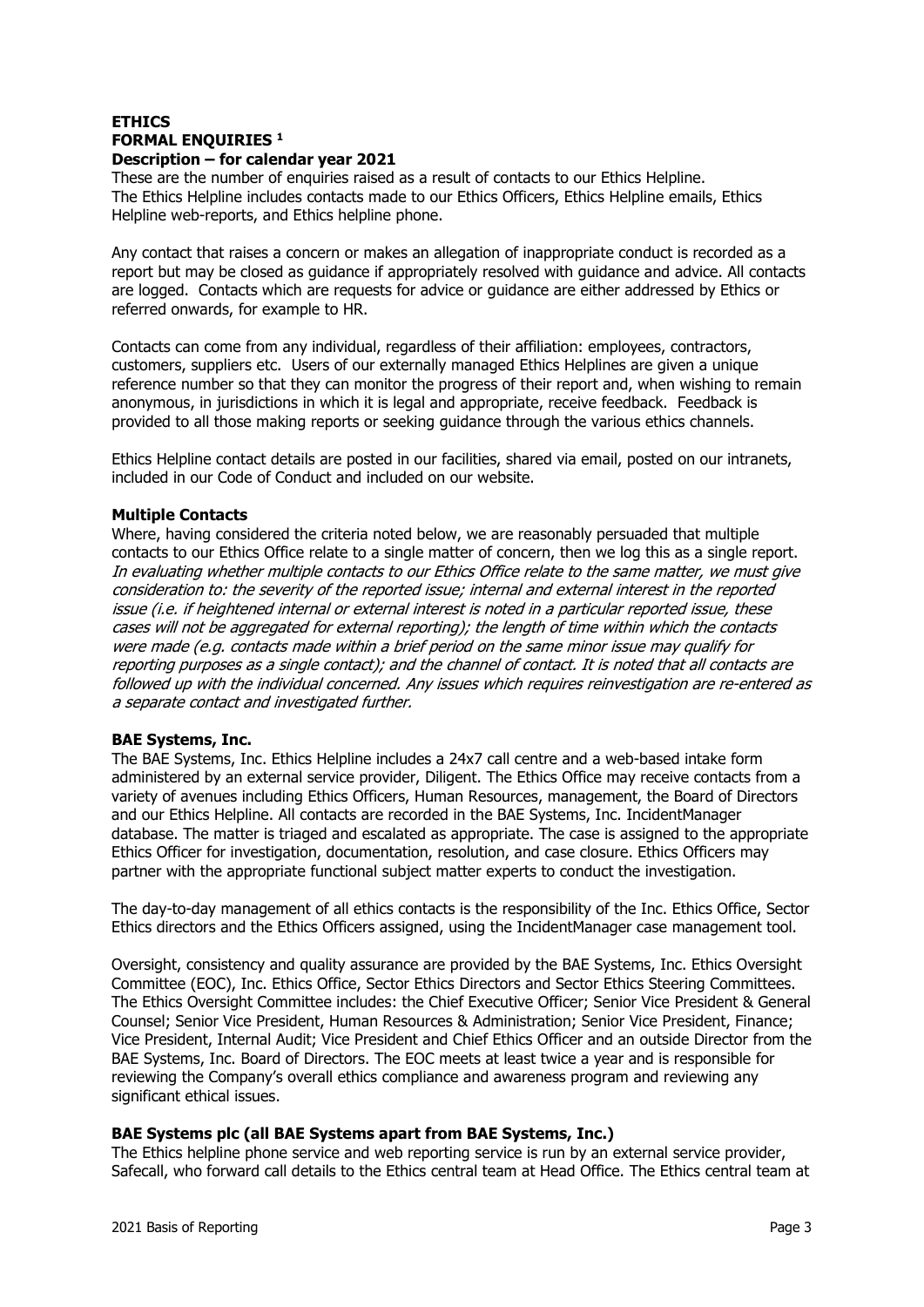Head Office also receive contacts made to the Ethics Helpline email, postal letters and by other means. The Ethics central team log a case for each report received, triage the severity of the report and either escalate the report, in accordance with the escalation process or disseminate contacts to the appropriate businesses, via Ethics Officers, for resolution by either providing Guidance or investigation. Ethics Officers across the businesses also receive contacts directly by telephone, email and walk-in (face to face), which they then log on the case management tool.

The day-to-day management of all ethics contacts is the responsibility of the Head of Ethical Business Conduct, their staff and the Ethics Officers, using a centralised case management tool to do so.

Oversight of all ethics contacts is the responsibility of the Ethics Review Committee (ERC), chaired by the Group Director Governance, Conduct & Sustainability with permanent members of Group Audit Director; Chief Counsel, Compliance & Regulation; HR Director, Head Office; Chief People Officer, Geographies; Group Security Director; Chief Counsels for Air, Maritime and Applied Intelligence and Group Head of Ethical Business Conduct. The ERC meets quarterly reviewing contacts management performance, significant trends and actions taken in response to ethical concerns raised, ensuring thoroughness and consistency.

#### **Basis of calculation – for calendar year 2021**

The total number of ethics enquiries is based on the number of contacts to our Ethics Helpline. All ethics contacts are reported via our case management tools.

#### **Unit of Measure – for calendar year 2021**

Each formal enquiry made to the Ethics Helpline (unless classed as a multiple contact on the same incident – see above description).

#### **TYPES OF CONTACTS TO ETHICS HELPLINE**

#### **FORMAL ENQUIRY TYPES**

#### **Description – for calendar year 2021**

Contacts to Ethics Helpline are categorised using the following primary and secondary enquiry types:

#### **Investigation**

Concerns or complaint (that require more than advice or guidance to resolve) relating to:

| <b>Accounting Charge</b><br>Practices - Major | Directed or intentional charging of labour or related expenses, including<br>travel expenses, to an improper account; systemic or excessive<br>irregularities or errors in charging; pattern of charging the wrong cost<br>objective; contract cost shifting or allocation not in accordance with<br>disclosure statements, etc.                                                                                                                                                                                                                                                                                                                                                                               |
|-----------------------------------------------|----------------------------------------------------------------------------------------------------------------------------------------------------------------------------------------------------------------------------------------------------------------------------------------------------------------------------------------------------------------------------------------------------------------------------------------------------------------------------------------------------------------------------------------------------------------------------------------------------------------------------------------------------------------------------------------------------------------|
| <b>Accounting Charge</b><br>Practices - Minor | Inappropriate charging of labour or related expenses, including travel<br>expenses, to an improper account where such charges are not indicative<br>of a significant or consistent pattern of abuse; minor timekeeping<br>infractions or misuse of business unit time where cost accounting<br>adjustments are indicated (i.e., the employee did not make up the<br>time); malingering or sleeping while assigned to work and charging the<br>time on accounting records; infrequent, unauthorised late arrivals or<br>early departures where the time is charged on accounting records; other<br>improper time charging incidents or patterns not indicative of gross<br>mischarging or cost to the customer. |
| General Accounting<br>Practices               | Inaccurate, false, or misleading financial records or statements including,<br>but not limited to, general ledgers, profit and loss statements, cost,<br>schedule and control accounting records; financial planning or budgeting<br>issues; failure to properly account for receivables or payables; improper<br>billing practices; property accounting; actions that are not consistent<br>with the letter or spirit of BAE Systems financial policies.                                                                                                                                                                                                                                                      |

#### **Accounting Charge Practices**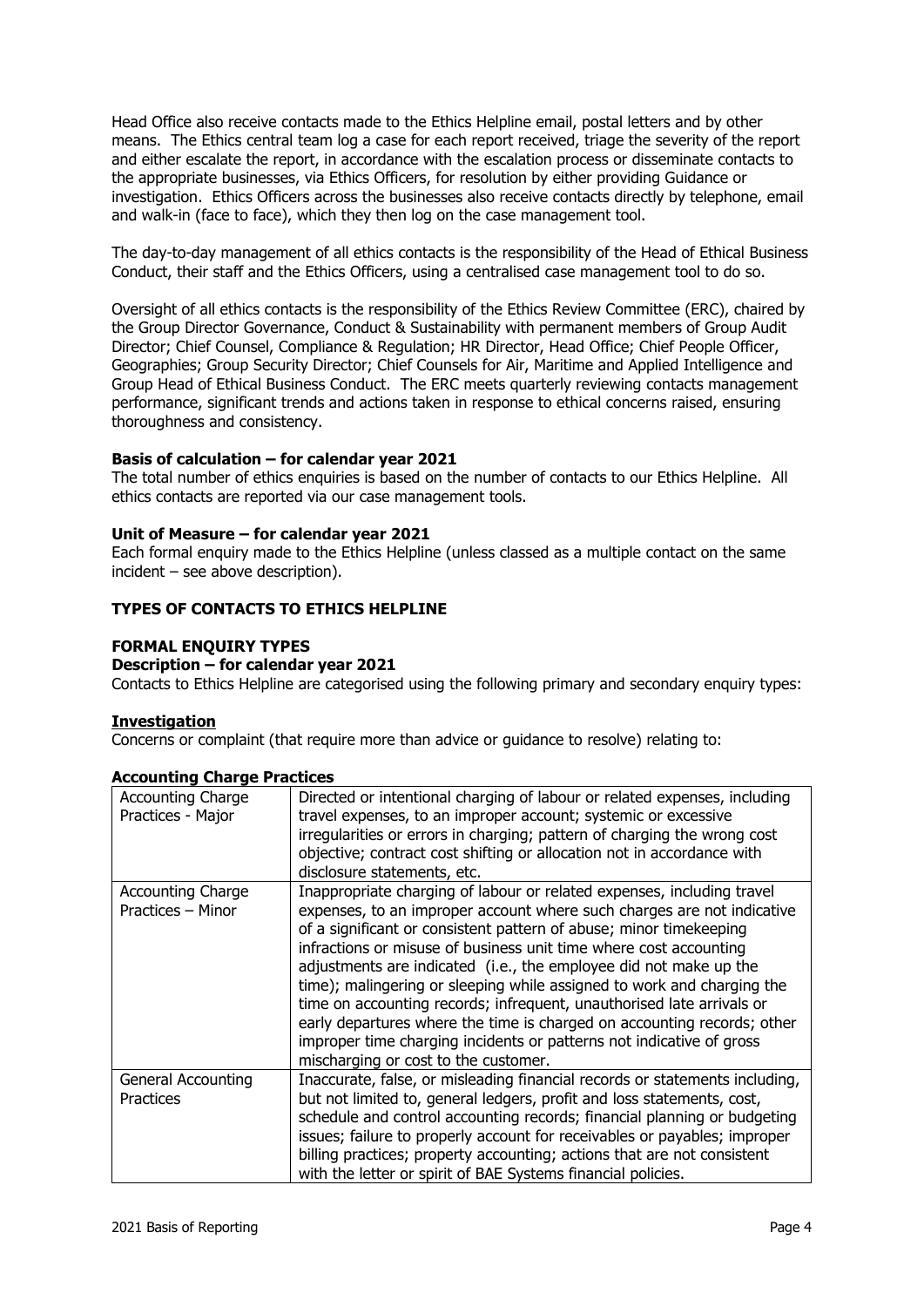| <b>Anti-Corruption</b>                       |                                                                                                                                                                                                                                                                                                                                                                                                                                                                                                                                                                                                                                                                                                                                                                                                                                   |
|----------------------------------------------|-----------------------------------------------------------------------------------------------------------------------------------------------------------------------------------------------------------------------------------------------------------------------------------------------------------------------------------------------------------------------------------------------------------------------------------------------------------------------------------------------------------------------------------------------------------------------------------------------------------------------------------------------------------------------------------------------------------------------------------------------------------------------------------------------------------------------------------|
| <b>Advisors</b>                              | Issues or enquires relating to Advisors - implementation or exercise of<br>advisor practices                                                                                                                                                                                                                                                                                                                                                                                                                                                                                                                                                                                                                                                                                                                                      |
| <b>Bribery or Corruption</b>                 | Providing, or attempting to provide, or offering to provide any kickback;<br>or soliciting, accepting, or attempting to accept any kickback; or including,<br>directly or indirectly, the amount of any kickback: in the contract price<br>charged by a BAE Systems subcontractor to a higher tier subcontractor or<br>to BAE Systems; or in the contract price charged by BAE Systems.<br>A kickback means any money, fee, commission, credit, gift, gratuity, thing<br>of value, loan, entertainment, services, or compensation of any kind which<br>is provided, directly or indirectly, to any prime contractor, prime<br>contractor employee, subcontractor, or subcontractor employee for the<br>purpose of improperly obtaining or rewarding favourable treatment in<br>connection with a prime contract or a subcontract. |
| Community<br>Investment                      | Issues or enquires relating to Community Investment - Implementation or<br>exercise of Community Investment practices                                                                                                                                                                                                                                                                                                                                                                                                                                                                                                                                                                                                                                                                                                             |
| Conflict of Interest -<br>Misc.              | Because of other activities or relationships, BAE Systems is unable or<br>potentially unable to render impartial assistance or advice to the<br>government or other customer, or where objectivity in performing the<br>contract work is or might be otherwise impaired, or where an unfair<br>competitive advantage exists (i.e., organisational conflict of interest); or<br>other conflicts of interest not described above.                                                                                                                                                                                                                                                                                                                                                                                                   |
| <b>Facilitation Payments</b>                 | Payment or gift given (usually to a government official) to cause him or<br>her to perform a routine duty or function, or to expedite such<br>performance, other than the payment of a lawful and official fee for such<br>a duty or function.                                                                                                                                                                                                                                                                                                                                                                                                                                                                                                                                                                                    |
| Former Government<br>Employees               | Prohibited employment actions (e.g., hiring, discussions of potential<br>employment, etc.) pertaining to former government employees.                                                                                                                                                                                                                                                                                                                                                                                                                                                                                                                                                                                                                                                                                             |
| Gifts and Hospitality                        | Receiving or offering any gift, hospitality, gratuity, or other business<br>courtesy in violation of corporate policy.                                                                                                                                                                                                                                                                                                                                                                                                                                                                                                                                                                                                                                                                                                            |
| <b>Outside Business</b><br><b>Activities</b> | Direct or indirect personal interest in a transaction or situation with a<br>supplier, customer, competitor, shareholder or other which might<br>reasonably appear to affect the judgment the employee exercises on<br>behalf of the Company, influence the employee's actions, or lead the<br>employee to neglect the Company's business. This includes dual<br>employment adverse to BAE Systems' interest, certain ownership interests<br>(i.e., securities), and other actions and relationship interests.                                                                                                                                                                                                                                                                                                                    |
| Political or Lobbying<br>Activity            | BAE Systems funds, property, services, or other items of value, improperly<br>contributed, loaned, or made available, directly or indirectly, to any<br>political party, committee, or candidate, or to the campaign of any<br>candidate; improper activity on the part of an employee or representative<br>to influence the decision making of any executive or legislative branch<br>member or government employee                                                                                                                                                                                                                                                                                                                                                                                                              |

## **Data, Technology and Trade Controls**

| <b>Competitive Sensitive</b> | Solicitation, acceptance, use or possession of                            |
|------------------------------|---------------------------------------------------------------------------|
| Data                         | 1) document(s) containing a legend indicating that such document(s)       |
|                              | originated with or belong to another business unit, that such document(s) |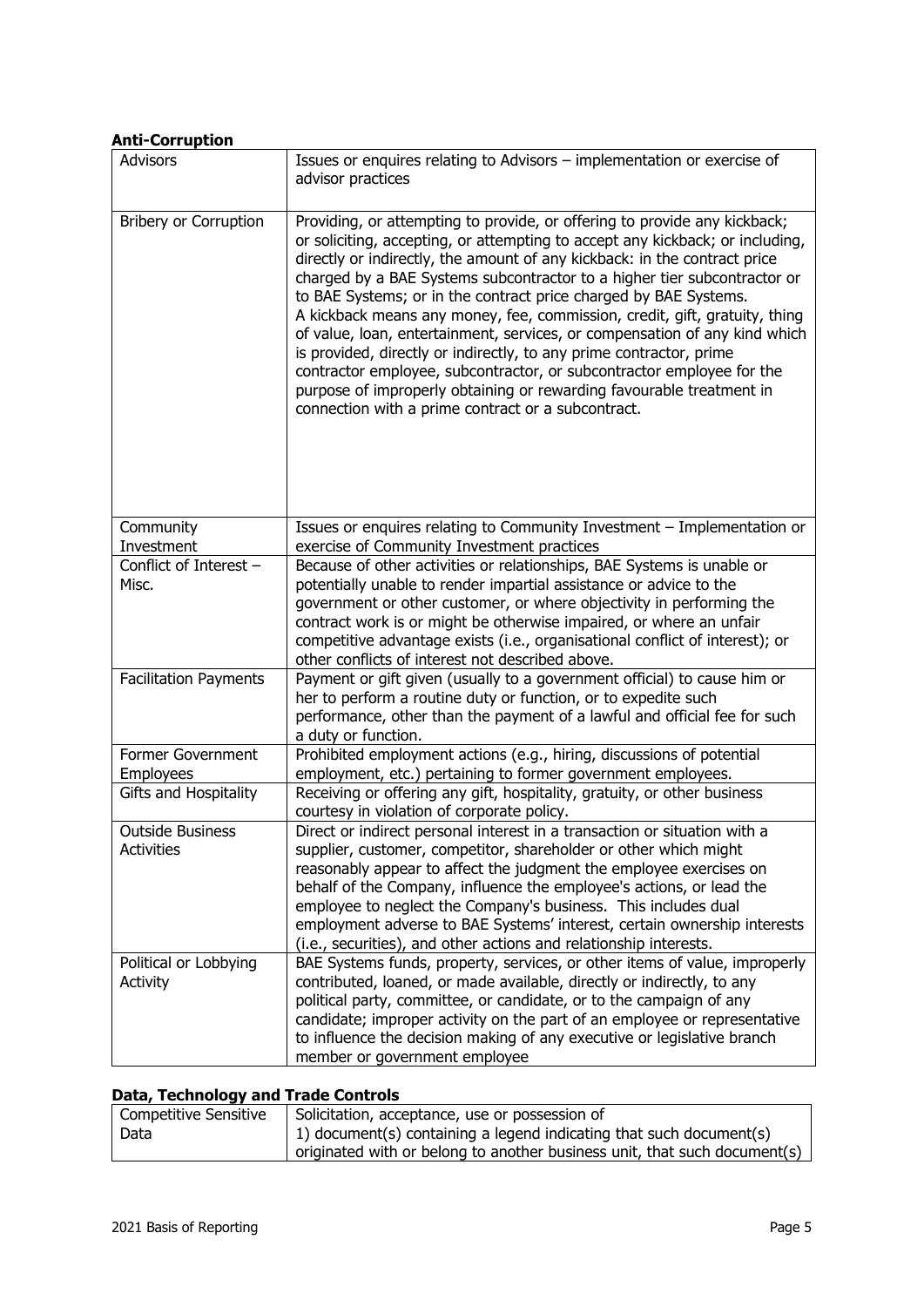|                                                                 | are of a competitive nature, and the receipt, possession and/or use of the<br>information is prohibited by the legend;<br>2) document(s) (whether or not containing legends) or information<br>which constitute part of, or relate to the contents of, another business<br>unit's proposal at any stage of competition;<br>3) government document(s) of a source selection or procurement<br>planning nature which contain a legend indicating that release outside<br>the government is not authorised;<br>4) government document(s) or extracts there from which contain source<br>selection or procurement planning information not containing a restrictive<br>legend, if there is reason to believe release has not been approved by the<br>government;<br>5) Any information of the government or of a business organisation,<br>whether a competitor or not, where it is clear that release of that<br>information is unauthorised or in circumstances where there is reason to<br>believe that such information cannot lawfully be in BAE Systems'<br>possession. |
|-----------------------------------------------------------------|---------------------------------------------------------------------------------------------------------------------------------------------------------------------------------------------------------------------------------------------------------------------------------------------------------------------------------------------------------------------------------------------------------------------------------------------------------------------------------------------------------------------------------------------------------------------------------------------------------------------------------------------------------------------------------------------------------------------------------------------------------------------------------------------------------------------------------------------------------------------------------------------------------------------------------------------------------------------------------------------------------------------------------------------------------------------------|
| Data protection or<br>personal data                             | Accidental or unlawful loss, destruction, alteration, unauthorised<br>disclosure of, or access to Personal Information held by or on behalf of<br>the Company, together with any other Personal Data Protection Incident<br>which falls within the definition of breach under a Local Personal Data<br>Protection Policy.                                                                                                                                                                                                                                                                                                                                                                                                                                                                                                                                                                                                                                                                                                                                                 |
| Propriety Data or<br><b>Intellectual Property</b>               | Mishandling data that are valuable assets either of the company or its<br>collaborators or customers such as proprietary data, intellectual property,<br>patents, trade secrets, "know how," and technical information.<br>Misconduct may include, but is not limited to, misuse of proprietary data,<br>violation of non-disclosure agreements, or improper technology transfer                                                                                                                                                                                                                                                                                                                                                                                                                                                                                                                                                                                                                                                                                          |
| Securities and Insider<br>Trading                               | Inappropriate use of inside information. Inside Information is information<br>of a precise nature that has not been made public but which, if made<br>public, would be likely to have a significant effect on the price of the<br>Company's Securities. Inside information includes information that relates<br>directly or indirectly to the Company and is likely to include:<br>Significant information relating to the Company's assets and liabilities, its<br>performance, potential performance or financial condition;<br>Major new developments in the Company's business; and<br>Information that affects information previously disclosed to the markets.<br>Information is precise if it is about circumstances or events which<br>currently exist or which may reasonably be expected to occur and is<br>specific enough to enable a conclusion to be drawn as to the possible<br>effect on the price of the Company's Securities.                                                                                                                           |
| Trade controls, export<br>controls, sanctions or<br><b>ITAR</b> | Violations of export or import rules or regulations; improperly or<br>unlawfully shipping, mailing, hand-carrying, or in any other way exporting<br>or importing any commodity or technical data or causing or permitting<br>any other person to do so; exporting or importing without the appropriate<br>licence or exemption, payment of fees, and/or appropriate<br>documentation.                                                                                                                                                                                                                                                                                                                                                                                                                                                                                                                                                                                                                                                                                     |

## **Employee Conduct**

| Discrimination                 | Employment decisions or treatment based on race, sex, age, religion,<br>colour, national origin, disability, veteran status, or on any other unlawful<br>basis; also see Equal Employment Opportunities. |
|--------------------------------|----------------------------------------------------------------------------------------------------------------------------------------------------------------------------------------------------------|
| Employee Misconduct -<br>Misc. | Insubordination; violence, fighting; soliciting; unauthorised absence;<br>smoking in prohibited areas; profanity; confidentiality issues and other<br>inappropriate conduct not covered elsewhere.       |
| Gambling                       | Gambling activities during work hours, or on work premises, or organising<br>gambling activities                                                                                                         |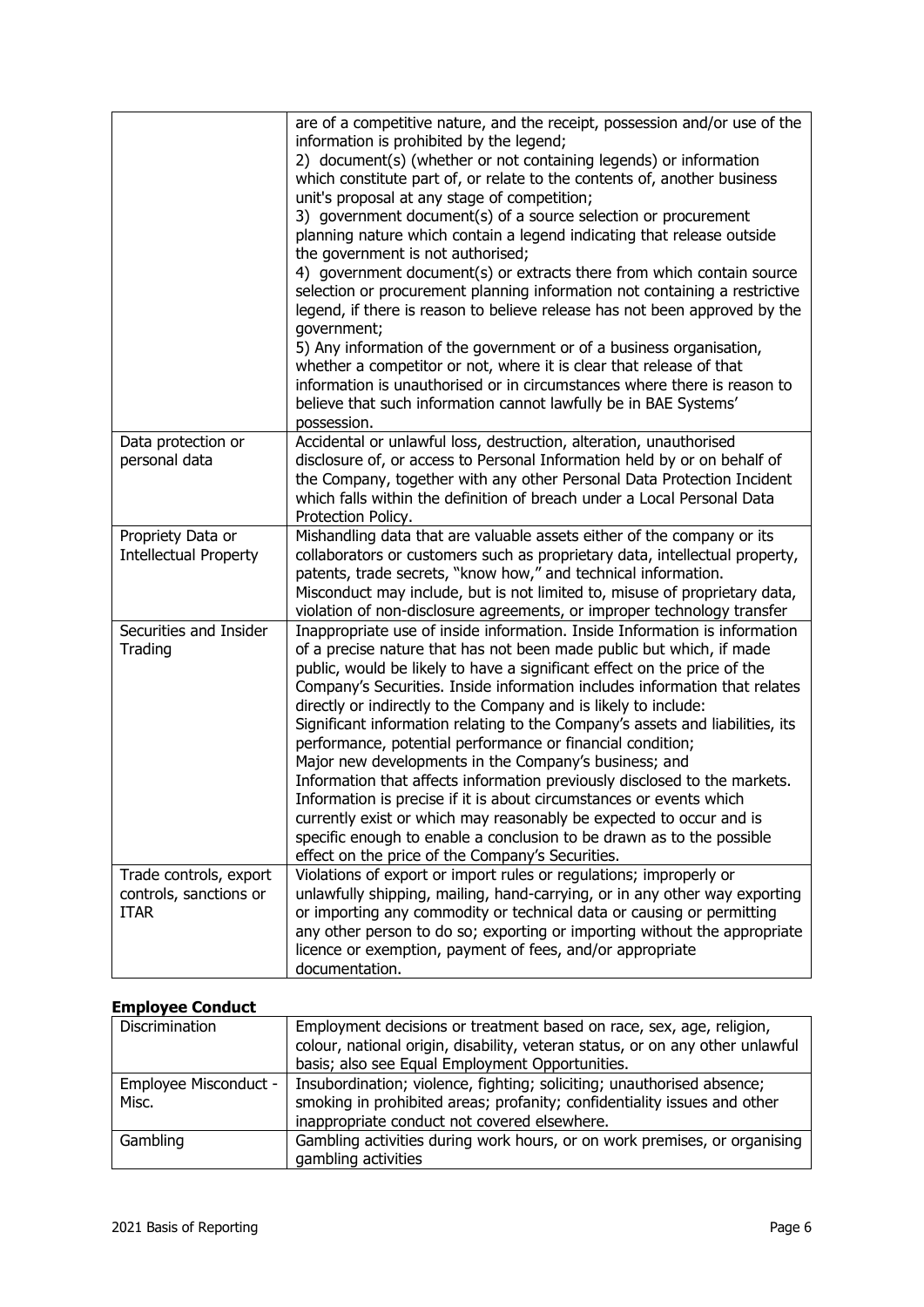| <b>Interpersonal Skills</b>  | Poor or inadequate communication; rudeness, insensitivity to employee<br>morale. |
|------------------------------|----------------------------------------------------------------------------------|
| Intimidating /               | Harassing, frightening, annoying, bullying (if not covered in the                |
| <b>Threatening Conduct</b>   | Discrimination category), threatening, coercive, discouraging, annoying,         |
| or Harassment                | or tormenting behaviour (e.g. "nit-picking") of a non-sexual nature; also        |
|                              | see Sexual Harassment.                                                           |
| <b>Records Falsification</b> | Falsification of personnel or other non-financial records including, but not     |
| (Non-Finance)                | limited to, resumes, applications, letters of recommendation, disciplinary       |
|                              | records, health records, benefit applications or filings, and certain            |
|                              | operations records such as manufacturing, quality, engineering drawings,         |
|                              | etc.; also see Product Substitution and Accounting and Charging Practices        |
| Relationship Conflicts       | Employment decisions based on family or another significant                      |
| & Nepotism                   | relationship(s); nepotism is the special case of favouritism shown by            |
|                              | relatives or close friends in the assignment of work, compensation,              |
|                              | training or other work-related decisions.                                        |
| Retribution or               | Threats or punishment (i.e., "payback") for utilising the Ethics Help Line       |
| Retaliation                  | or reporting misconduct to management through any means.                         |
| Sexual Harassment            | Any unwelcome sexual advance(s), request(s) for sexual favours or other          |
|                              | unwelcome verbal, physical, or other conduct of a sexual nature. Sexual          |
|                              | harassment exists when any one or more of the following occurs;                  |
|                              | 1) submission to or rejection of such conduct by an individual is used as        |
|                              | the basis for employment decisions affecting such individual;                    |
|                              | 2) the sexual conduct has the purpose or effect of interfering with a            |
|                              | person's work;                                                                   |
|                              | 3) or the sexual advance/conduct is unwanted or creates an intimidating,         |
|                              | hostile, abusive, or offensive work environment.                                 |
| Substance Abuse              | Alcohol; drugs; controlled substances; possessing, selling, or being under       |
|                              | the influence on business unit time or premises where the business unit          |
|                              | conducts its business                                                            |

## **Employee Relations**

| Access to Training                    | Unreasonable refusal by a manager or other constraints preventing<br>access to training or training courses which an employee ought to attend<br>or is entitled to attend.                                                                                                                                                                                      |
|---------------------------------------|-----------------------------------------------------------------------------------------------------------------------------------------------------------------------------------------------------------------------------------------------------------------------------------------------------------------------------------------------------------------|
| Application of Policy or<br>Procedure | Whimsical, wrong, or inconsistent application of employment-related<br>policy, procedure, or practice.                                                                                                                                                                                                                                                          |
| Compensation,<br>Benefits, and Pay    | Salary or wages; overtime; merit; payroll issues; relocation, field service,<br>or foreign allowance compensation; pay for military duty or jury duty;<br>group insurance matters (e.g. medical, dental, life); severance pay;<br>pension; leave of absence provisions; workers' compensation; tuition<br>reimbursement; vacation; bereavement; holidays; COBRA |
| Hiring or Placement<br>Practices      | Matters pertaining to recruiting; hiring; job posting; selection; promotion;<br>demotion; placement; job classification issues; external applicants; recalls                                                                                                                                                                                                    |
| Layoff or Other<br>Terminations       | Matters pertaining to reduction in force decisions, layoff or other<br>termination issues                                                                                                                                                                                                                                                                       |
| Performance or<br>Capability          | Issues relating to the individual's ability to perform their regular work<br>tasks due to skills, capability, performance or absence, or reports<br>concerning how the capability process is being managed.                                                                                                                                                     |
| Reward or Recognition                 | Inconsistent, unfair, whimsical application of reward and recognition<br>(other than compensation).                                                                                                                                                                                                                                                             |

## **Financial Misconduct**

| Financial Fraud        | Defrauding BAE Systems financially, including ghost employee/contractor, |
|------------------------|--------------------------------------------------------------------------|
| (including fraudulent  | fraudulent (or fraudulently increased) invoices, fraudulent expense      |
| invoicing)             | claims.                                                                  |
| Securities and insider | Buying or selling stock based on material, non-public information        |
| trading                | concerning the Company such as transactions in which the Company         |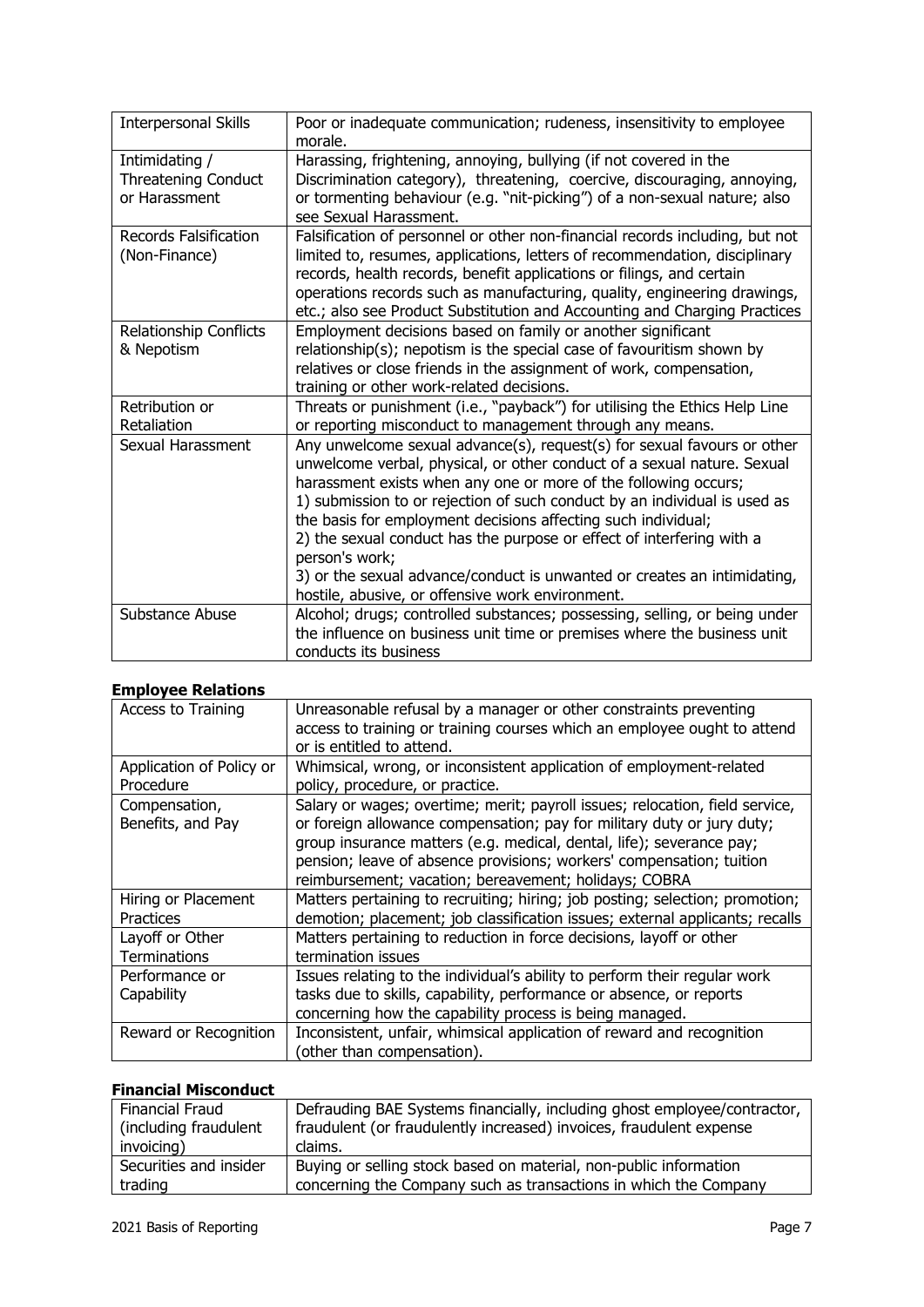|                             | proposes to engage or information about other entities with which the<br>Company does business (i.e., "inside information"); using non-public<br>information for personal gain, supplying others with "inside information"<br>(i.e.,"tipping"); other securities violations. |
|-----------------------------|------------------------------------------------------------------------------------------------------------------------------------------------------------------------------------------------------------------------------------------------------------------------------|
| Tax avoidance or<br>evasion | Illegally reducing BAE Systems tax liability; participating in questionable<br>tax reduction procedures; acting so as to allow third party to avoid or<br>evade proper taxation                                                                                              |

## **Management Practices**

| Favouritism (not<br>Nepotism)           | Favouritism generally means preferential treatment without a sound<br>business basis; treating one employee differently from another, in the<br>assignment of work, compensation, training or other work-related<br>decisions. |
|-----------------------------------------|--------------------------------------------------------------------------------------------------------------------------------------------------------------------------------------------------------------------------------|
| Management Skills -<br>Misc.            | Inadequate or unfair assignment of work duties; failure to monitor work<br>areas; ineffective or poor budgeting, staffing, controlling; inadequate<br>career development of subordinates; whimsical application of discipline. |
| Other Abuse of<br>position or authority | Use of position or authority to unfairly influence decisions and outcomes<br>(not nepotism).                                                                                                                                   |
| Performance<br><b>Appraisals</b>        | Unfair, biased, or inadequate performance appraisal practices.                                                                                                                                                                 |

# **Policy, Process and Trading**

| <b>Business or Functional</b> | Issues or enquiries relating to the business or functional policies - Issue |
|-------------------------------|-----------------------------------------------------------------------------|
| <b>Ethical Practices</b>      | with the actual policy rather than implementation.                          |
| <b>Company Sales</b>          | Issues or enquires relating to Sales Practices policies - Implementation or |
| Practices                     | exercise of sales practices.                                                |
| <b>International Law</b>      | Violation of statutes, regulations, or policies pertinent to the conduct of |
|                               | international business.                                                     |
| Issues relating to            | Issues relating to the Company's policies - Implementation or exercise of   |
| company policies              | Company policies or procedures.                                             |
| Product Trading               | Issues or enquiries relating to Responsible Trading Risks: Product and      |
|                               | Trading characteristics that may pose unacceptable risk to the Company's    |
|                               | reputation. Issues on the type of or nature of business the company         |
|                               | engaged in.                                                                 |
|                               |                                                                             |

## **SHE**

| SHE People -             | Behaviours likely to place, or that have placed people, business unit,                                                                              |
|--------------------------|-----------------------------------------------------------------------------------------------------------------------------------------------------|
| Behaviours, Slips, trips | property or the environment at risk of harm or a contravention of a                                                                                 |
| and falls                | statutory or regulatory safety, health or environmental requirement.                                                                                |
| <b>SHE Processes</b>     | Unsafe or unhealthy work conditions or practices; placing or failing to<br>protect people from exposure to chemical, physical or biological hazards |
|                          | likely to result in injury or damage to business unit, property or the                                                                              |
|                          | environment; failing to adhere to statutory or regulatory safety, health or                                                                         |
|                          | environmental requirements                                                                                                                          |

## **Sales, Manufacturing and Delivery**

| <b>Contract Compliance</b>            | Violating or failing to meet terms and conditions of a contract, or the<br>spirit of a contract, that are not covered elsewhere in this glossary (e.g.,<br>failing to meet schedules, not adhering to management structure or cost<br>commitments, contractual performance matters pertaining to customers<br>or subcontractors'. |
|---------------------------------------|-----------------------------------------------------------------------------------------------------------------------------------------------------------------------------------------------------------------------------------------------------------------------------------------------------------------------------------|
| Manufacturing<br>Methods or Practices | Improper use of tools; failure to follow work instructions; inadequate,<br>unclear, or ambiguous work instructions; schedule delays; skill or<br>efficiency problems.                                                                                                                                                             |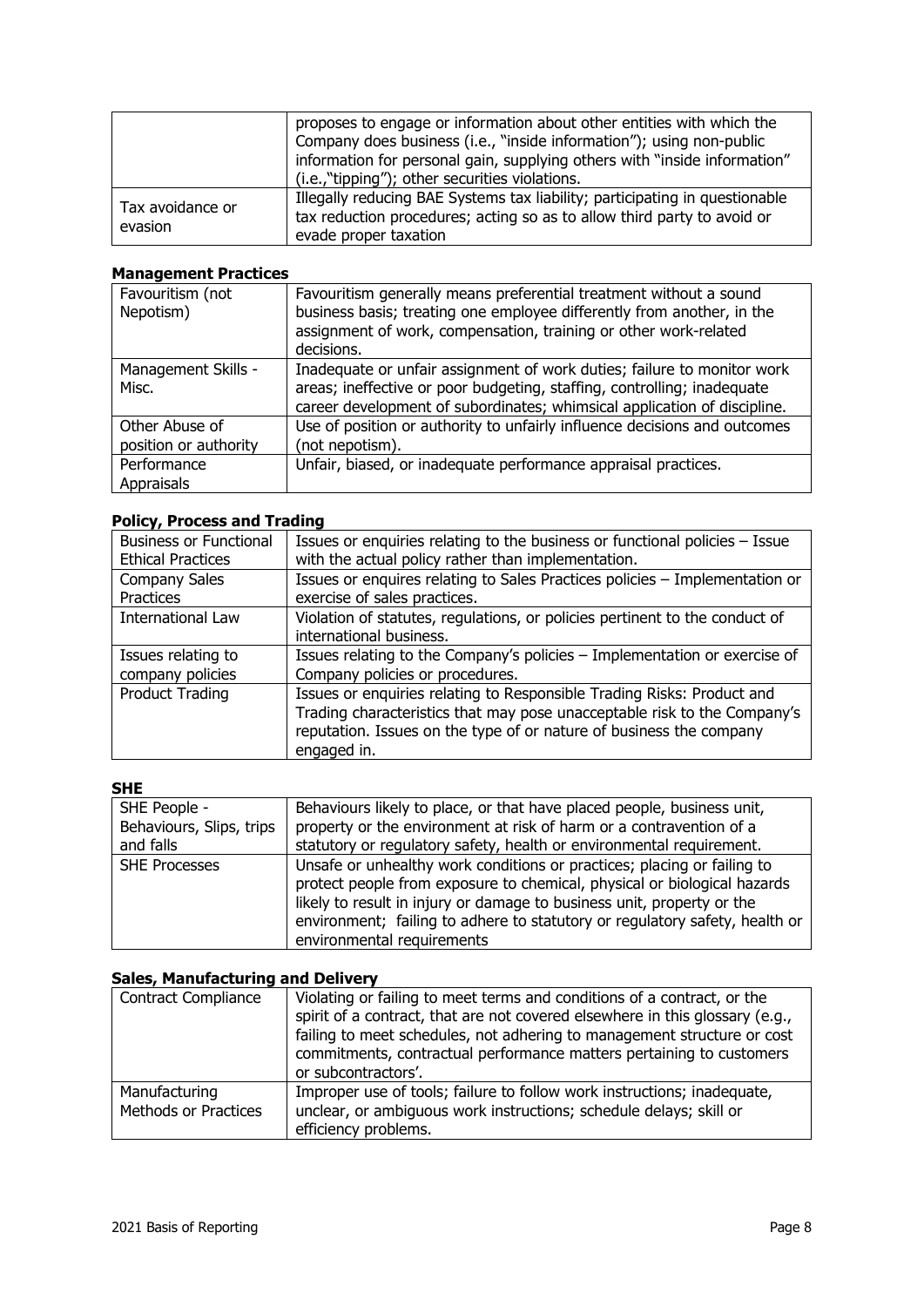| <b>Pricing Issues</b>     | Submission of a proposal, quotation, or other document or statement that<br>is incomplete or incorrect; improper estimating practices; improper<br>certifications of current cost and pricing.                                                                                                                                                                                                                                                                                                                                                                                                                                                                                                                                                                                                                                                                                                                                                   |
|---------------------------|--------------------------------------------------------------------------------------------------------------------------------------------------------------------------------------------------------------------------------------------------------------------------------------------------------------------------------------------------------------------------------------------------------------------------------------------------------------------------------------------------------------------------------------------------------------------------------------------------------------------------------------------------------------------------------------------------------------------------------------------------------------------------------------------------------------------------------------------------------------------------------------------------------------------------------------------------|
| <b>Product Quality</b>    | Physical, non-compliance with contract technical specifications that could<br>impact form, fit or function                                                                                                                                                                                                                                                                                                                                                                                                                                                                                                                                                                                                                                                                                                                                                                                                                                       |
| <b>Product Safety</b>     | Product integrity or product safety issue; delivering materials where<br>required testing/inspection is not performed, is questionable, or without<br>appropriate waiver/deviation.                                                                                                                                                                                                                                                                                                                                                                                                                                                                                                                                                                                                                                                                                                                                                              |
| Quality or Reliability    | Excessive scrap or rework; poor workmanship; poor attention to detail;<br>may also apply to administrative work.                                                                                                                                                                                                                                                                                                                                                                                                                                                                                                                                                                                                                                                                                                                                                                                                                                 |
| <b>Research Practices</b> | Issues related to improper publication and peer-review practices;<br>authorship and credit practices; data collection and research project<br>management; mentoring of trainees. Actions include, but are not limited<br>to, multiple submissions of articles for publication, improper treatment of<br>information acquired during peer review, untimely release of research<br>results, improper assignment of authorship to publications, omission of<br>credit, misrepresentation or omission of citations, refusal to share<br>scientific data on a timely basis, improper retention of data, irresponsible<br>supervision of junior research staff, improper representation of the<br>standards of scientific conduct. Such actions, although generally not<br>directly damaging to the integrity of the research itself or related<br>findings, violate traditional values in research and may be detrimental to<br>the research process. |
| Scientific Misconduct     | Wilful fabrication, falsification of scientific or technical research data or<br>plagiarism in proposing, performing, or reporting research.                                                                                                                                                                                                                                                                                                                                                                                                                                                                                                                                                                                                                                                                                                                                                                                                     |

# **Security or Misuse of Assets**

| can ity of filoase of Ass |                                                                             |
|---------------------------|-----------------------------------------------------------------------------|
| Employee Fraud            | Non-financial fraud carried out by an employee.                             |
| <b>Employee Safety</b>    | Risk to personal security of an employee from an external third party.      |
| Government or             | Violations of procedures pertaining to classified, secret, or otherwise     |
| <b>Customer Security</b>  | sensitive documents or data; espionage; computer security involving         |
|                           | classified data (use in conjunction with Security - Government or           |
|                           | Customer).                                                                  |
| Insider Threat or         | Employee with authorised access to BAE Systems plc and its Assets, who      |
| Espionage                 | has malicious intent; or is causing loss, damage or compromise of           |
|                           | Company Assets.                                                             |
| <b>IT Security</b>        | Actions that undermine IT security measures dedicated to computing and      |
|                           | related assets, such as physical safeguards, access authorisation, data     |
|                           | encryption, virus prevention/detection, data back-up, and disaster,         |
|                           | recovery planning.                                                          |
| Misuse or abuse of        | Unauthorised personal use of business unit or customer resources (i.e.,     |
| Assets                    | phones, computers, equipment, vehicles, etc.); misuse or abuse of           |
|                           | business unit or customer facilities; improper use of the Internet or other |
|                           | telecommunications; also see Theft.                                         |
| <b>Plant or Premises</b>  | Physical security of facilities - person; traffic and parking control;      |
| Security                  | possession of weapons or firearms on business unit property.                |
| Theft                     | Unauthorised removal of business unit, customer, or vendor assets or        |
|                           | property; stealing                                                          |

## **Supplier & Procurement**

| Boycotting or Trade<br>Restraint | Entering into agreements or practices in restraint of trade; price fixing;<br>boycotts of suppliers or customers; monopoly; tie-in sales; disparaging,<br>misrepresenting, or harassing a competitor                                                                                              |
|----------------------------------|---------------------------------------------------------------------------------------------------------------------------------------------------------------------------------------------------------------------------------------------------------------------------------------------------|
| <b>Procurement Issues</b>        | Miscellaneous misconduct pertaining to the procurement of goods or<br>services such as favouritism toward a supplier based on personal<br>friendship or other non-business related reason(s); poorly justified sole<br>source decisions; tailoring specifications to favour a single vendor; late |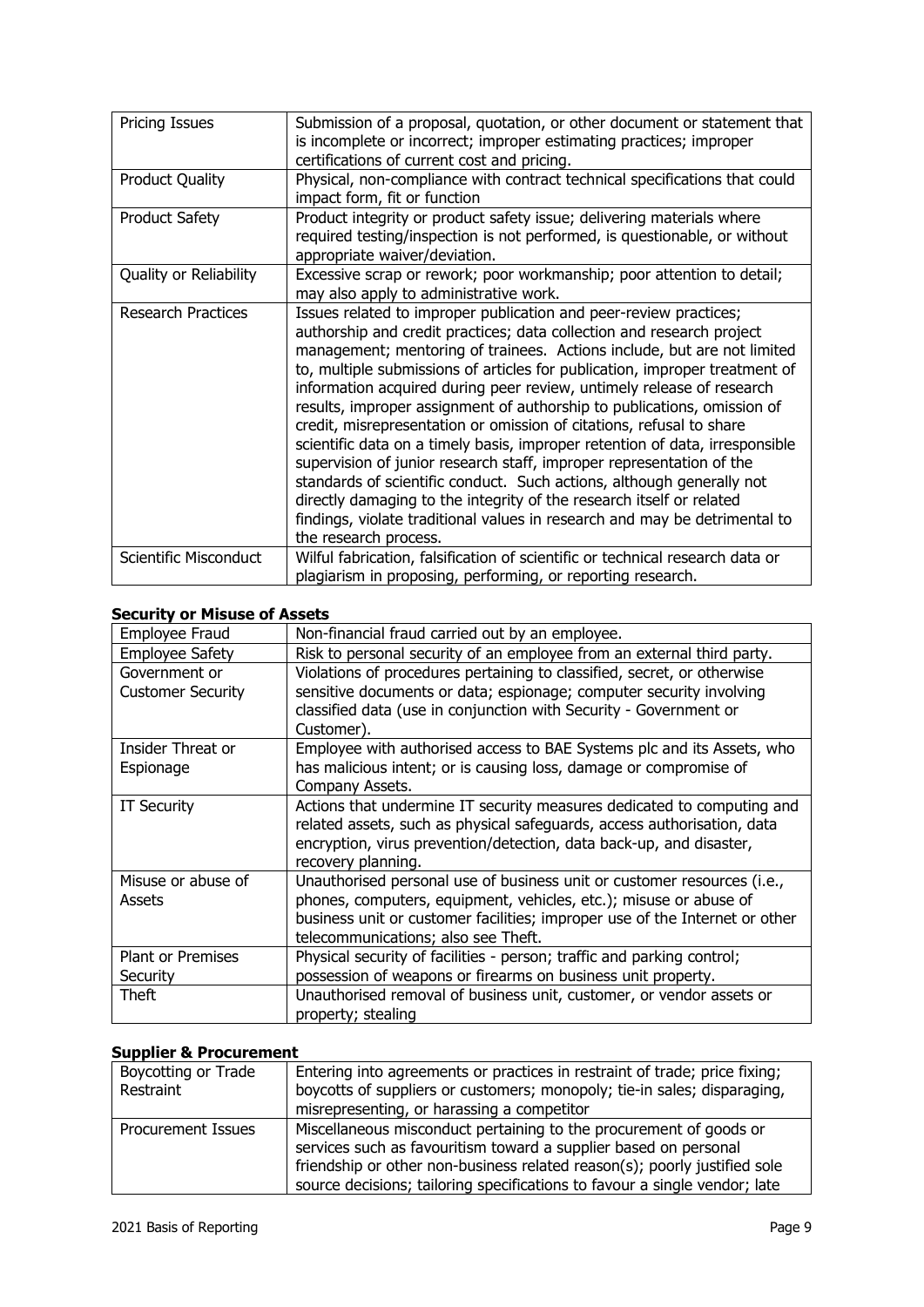|                                               | payments; contracting without a purchase order; failing to follow<br>procurement procedures; issues related to selection of subcontractors<br>and contractors.                                                                                                                                    |
|-----------------------------------------------|---------------------------------------------------------------------------------------------------------------------------------------------------------------------------------------------------------------------------------------------------------------------------------------------------|
| Software Licensing                            | Unauthorised distribution, possession, use or copying of copyrighted<br>software or documentation.                                                                                                                                                                                                |
| Supplier Contract<br>Compliance               | Supplier violating or failing to meet terms and conditions of a contract, or<br>the spirit of a contract, (e.g., failing to meet schedules, not adhering to<br>management structure or financial commitments, contractual<br>performance matters pertaining to supplier or their subcontractors'. |
| Supplier Fraud -<br>Defrauding the<br>Company | Behaviours of supplier or their agents that could or has resulted in actual,<br>suspected or potential defrauding of the company                                                                                                                                                                  |

## **GUIDANCE AND ADVICE:**

Reports that do not allege misconduct; request is for guidance or clarification on minor concerns; no investigation required; reports that are best resolved through advice or guidance.

#### **Basis of calculation – for calendar year 2021**

The total number of ethics enquiries is based on the number of calls to our Ethics Helplines. The Ethics Helpline includes contacts made to our Ethics Officers, Ethics Helpline emails, Ethics Helpline web-reports, and Ethics helpline phone.

All ethics contacts are reported via our case management tool.

#### **Unit of Measure – for calendar year 2021**

Each individual Ethics Report (unless classed as a multiple contact on the same incident – see above FORMAL ENQUIRIES description) categorised under global headings.

## **DISMISSALS – FOR REASONS RELATING TO UNETHICAL BEHAVIOUR**

#### **Description – for calendar year 2021**

Dismissals are the number of permanent and fixed term employees dismissed from the business for breaches of ethical policies or misconduct on matters covered in the Global Code of Conduct.

Dismissals are recorded on either HR Information Systems or on HR records.

For the Annual Report, dismissal data was provided by a nominated point of contact that manages the data captured on systems / records.

#### **Basis of calculation – for calendar year 2021**

This figure is calculated by totalling the number of employees dismissed for breaches of ethical policy that have been entered on to HR Information Systems or on HR records.

#### **Unit of Measure – for calendar year 2021**

The number of dismissed employees on our HR Information systems / HR records.

## **COMMUNITY COMMUNITY INVESTMENT FIGURE**

## **Description – for calendar year 2021**

Total value of community investment by BAE Systems through its Community Investment and employee fundraising and volunteering programmes.

The figure is based on:

• Donations and charitable sponsorships made through the Community Investment programme globally to local, national and international charities and other not-for-profit organisations. These include financial contributions and in-kind donations - donation/gift of either an asset or service to an organisation or individual, which is not cash. Examples of in-kind contributions may include a product such as a tank to a museum, or our technology and skills in the form of an employee's time working for that organisation.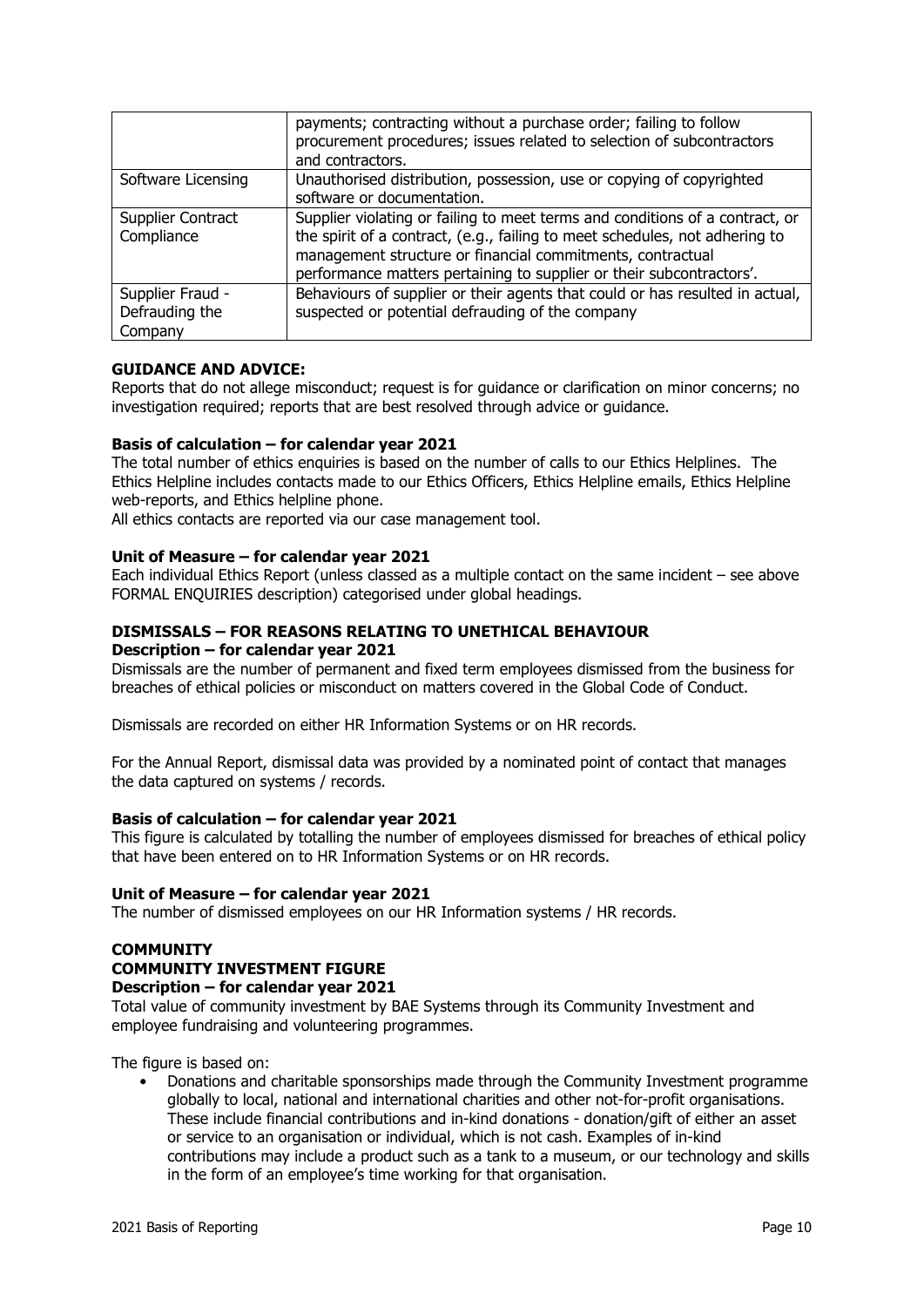• Funds raised from employee charitable activities and BAE Systems matched contributions in Australia, India, Kingdom of Saudi Arabia, the UK and the US through the employee fundraising, volunteering and our payroll giving programmes. Data for employee fundraising and volunteering is input into two reporting tools (one US and one for the rest of the world) by nominated points of contact across the business globally, apart from in the US where a separate recording tool is used for volunteering. Employees in the US are able to enter their own volunteering time, using an honour process. The Payroll giving data is provided via our payroll systems, apart from in the US where employees have control to manage their contributions online and the data is reported from the tool directly.

The central reporting tool is based on the Business for Societal Impact (B4SI) methodology for calculating donations and charitable sponsorships, except for the inclusion of payroll giving. Data for company sponsorships and donations is input in to one reporting tool.

#### **Basis of calculation – for calendar year 2021**

Employee fundraising – total amount raised from our Australia, India, Kingdom of Saudi Arabia, the UK, the US and other International markets during the 2021 calendar year and recorded through two reporting tools (one for the US and one for the rest of the world).

Company Sponsorships and donations – total amount of donations and charitable sponsorships (which includes payments to non-charitable organisations, but which have a community investment focus e.g. sponsorship to an educational institution) from the 2021 budget from across the business and recorded through the central reporting tool.

Payroll giving – total amount of money donated to charity from our Australia and UK markets via payroll giving during 2021 calendar year and recorded through our payroll systems.

Volunteering – the value of employee time spent during working hours on activities organised or approved by the Company which directly aims to benefit a charitable organisation, calculated using a standard hourly rate of £38.27.

#### **Unit of Measure – for calendar year 2021**

Cash (GBP) spot rate as at 31 December 2021 applied retrospectively. This was the last date in the year where rates were available.

#### **HEALTH & SAFETY 4, 5, 6, 7, 8 and 9**

## **FATALITY**

#### **Description – for calendar year 2021**

A death resulting from any work related injury or occupational illness, regardless of the time intervening between the incident causing the injury or exposure causing illness and the death.

This number includes BAE Systems employees and those individuals who whilst being employed by a third party, are under the direct control of BAE Systems i.e. 'Labour Only Contractors'.

Fatalities are recorded within CR desktop in the calendar year that the fatality occurred.

#### **Basis of calculation – for calendar year 2021**

The number of fatalities reported by businesses globally recorded on CR desktop.

#### **Unit of Measurement – for calendar year 2021**

Number of occurrences.

# **MAJOR INJURIES RECORDED**

## **Description – for calendar year 2021**

This number includes BAE Systems employees and those individuals who whilst being employed by a third party, are under the direct control of BAE Systems i.e. 'Labour Only Contractors'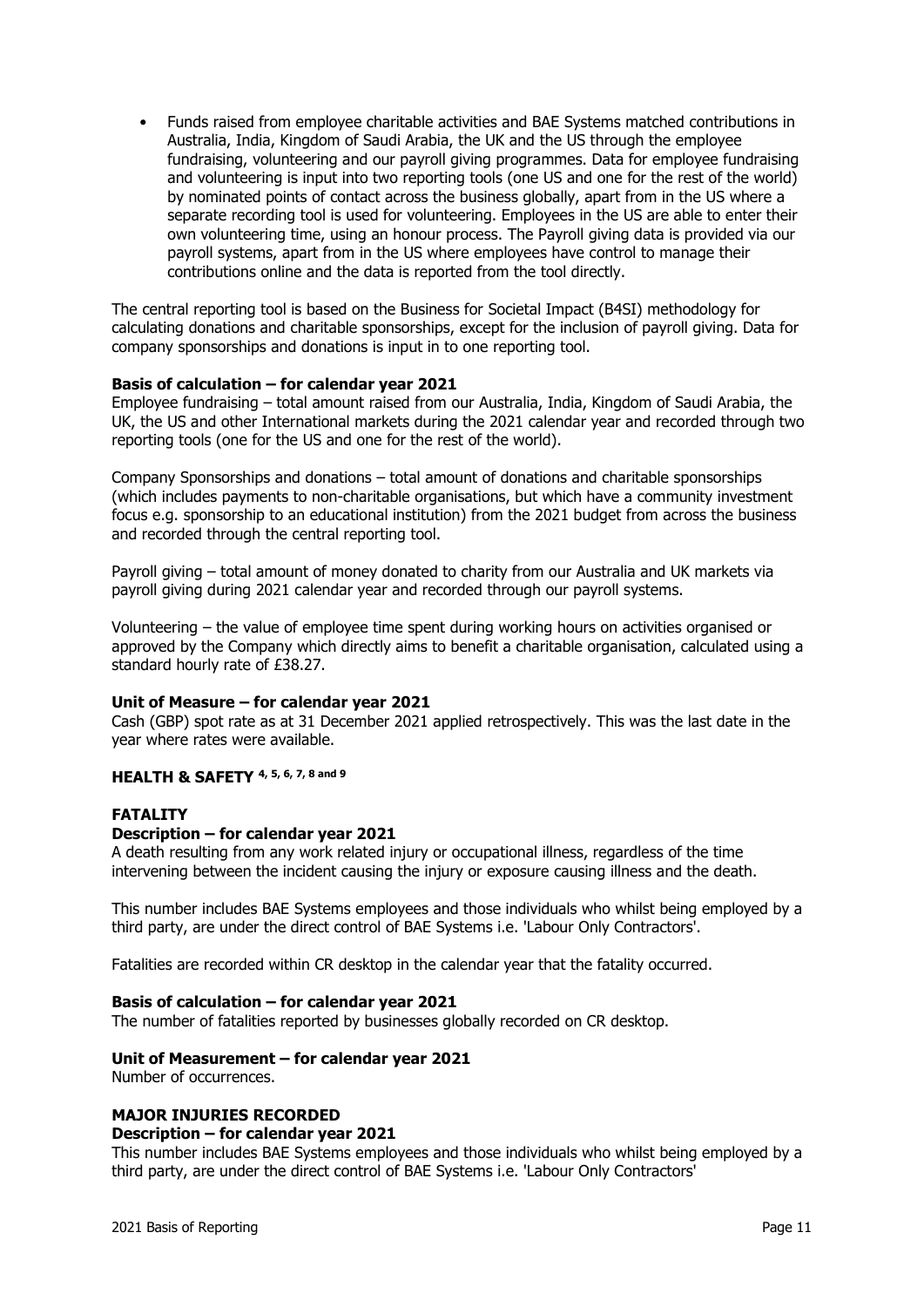Major Injuries are defined as:

- A fracture, other than to fingers, thumbs and toes
- Amputation of an arm, hand, finger, thumb, leg, foot or toe
- Permanent loss of sight or reduction of sight
- Crush injuries leading to internal organ damage
- Serious burns (covering more than 10% of the body, or damaging the eyes, respiratory system or other vital organs).
- Scalpings (separation of skin from the head) which require hospital treatment
- Unconsciousness caused by head injury or asphyxia
- Any other injury arising from working in an enclosed space, which leads to hypothermia, heat-induced illness or requires resuscitation or admittance to hospital for more than 24 hours

Major injury definitions are in line with the UK RIDDOR definition<http://www.hse.gov.uk/riddor/> that came into force in October 2014. This definition came into effect at BAE Systems on 1 January 2017 to give closer alignment to the current Regulations in force.

Causes of major injuries recorded are categorised on our systems as:

- Acts of Violence
- Contact with electricity or electrical discharge
- Contact with moving machinery
- Drowning or asphyxiation<br>• Exposure to an explosion
- Exposure to an explosion
- Exposure to fire
- Exposure to, or contact with, a harmful substance
- Falls from height  $-$  height not stated
- Falls from height  $-$  over two metres
- Falls from height  $-$  up to and including two metres
- Injured by an animal
- Injured while handling, lifting and carrying
- Road traffic accident
- Slips, trips and falls on same level
- Strike against something fixed or stationary
- Struck by moving vehicle
- Struck by moving, including flying / falling, object
- Trapped by something collapsing / overturning
- Exposure to hot liquid / surface / materials
- Radiation (ionising or non-ionising)

Safety data is captured on a global system – CR desktop - and data is entered by a nominated point of contact who manages the data at their site or business.

Major injuries are recorded within CR desktop in the calendar year that the work related major injury occurred.

#### **Basis of calculation – for calendar year 2021**

The total number of major injuries recorded on CR desktop.

## **Unit of Measurement – for calendar year 2021**

Number of occurrences.

## **RECORDABLE ACCIDENTS PER 100,000 EMPLOYEES**

**Description – for calendar year 2021**

The definition for employee is as follows: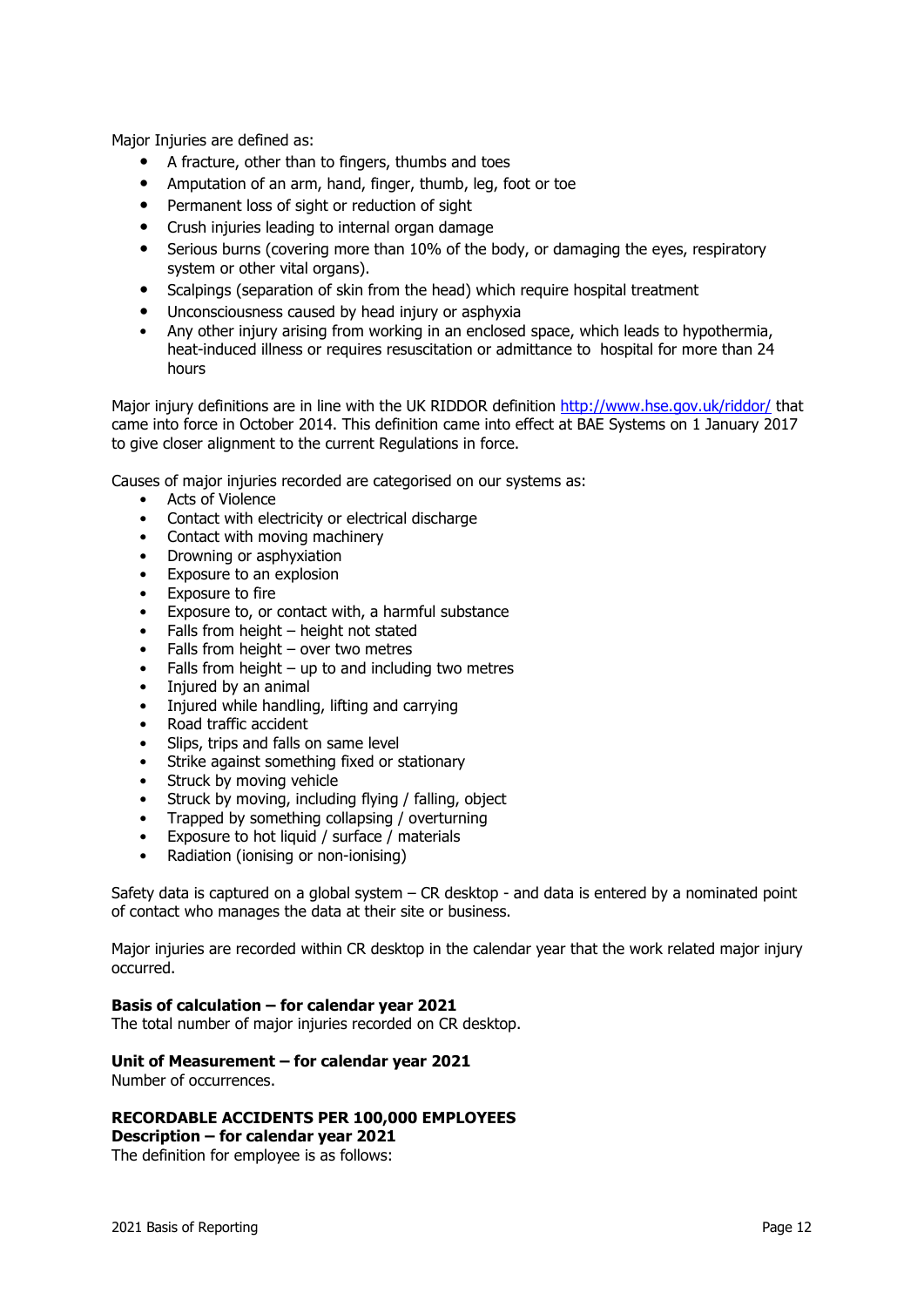The total number of BAE Systems employees working at a site / location on behalf of the Organisation Group / Line of Business responsible for the data being submitted.

This number should also include those individuals who whilst being employed by a third party, are under the direct control of BAE Systems i.e. 'Labour Only Contractors'

NOTE: Contract, agency / rental and temporary staff not under direct control of BAE Systems who are employed directly by a contractor should be included in the - Total Non-BAE Systems Employees category e.g. security, catering and cleaning contractors. These incidents are not reported externally, but are monitored internally.

Recordable Accident definition is –

An  $Injury$  is recordable if it results in one or more of the following:

- Fatality as already defined by BAE Systems<br>• Days away from work (Lost Work-Day Case
- Days away from work (Lost Work-Day Case) A work related injury, resulting from a single identifiable event that renders the injured person unable to perform their normal work activities for more than one working day. This does not include the day of the injury but does include all successive days including rest days, weekends, scheduled holidays and public holidays.
- Medical treatment beyond first aid medical treatment does not include first aid procedures, but would, for example, include the use of sutures (stiches or glue applied by Licensed Health Care Professional (PLHCP) to seal a wound). Any physical therapy, including physiotherapy and chiropractic manipulation is considered medical treatment where performed by a PLHCP. All first, second and third degree burns that require medical treatment are recordable.
- Restricted work or transfer to another job for medical reasons associated with the injury sustained (following medical treatment beyond first aid)
- Loss of consciousness during any work-related activity not already covered by the definition of Major Injury
- Significant injury diagnosed by an Occupational Health Physician or other Licensed Health Care Professional (PLHCP)
- Major Injury as already defined by BAE Systems
- Pre-existing injuries may become recordable if aggravated under certain circumstances.

In each home market data is captured in accordance with national requirements**<sup>7</sup>**.

This category includes injuries to BAE Systems employees and those individuals who whilst being employed by a third party, are under the direct control of BAE Systems i.e. 'Labour Only Contractors'.

Safety data is captured on a global system – CR desktop – and is entered by a nominated point of contact who manages the data at their site or business.

Recordable accidents are recorded within CR desktop in the month that the work related injury occurred. Work-relatedness is presumed for injuries resulting from events or exposures occurring in the work environment unless an exception specifically applies. A case is presumed work-related if, and only if, an event or exposure in the work environment is a discernible cause of the injury or is a significant aggravation to a pre-existing condition.

## **Basis of calculation – for calendar year 2021 (as at 31 December 2021)**

Recordable accidents recorded on CR desktop. Calculation:

(Total number of Recordable accidents/total average number of employees**9**) X 100,000.

## **Unit of Measurement – for calendar year 2021**

Rate per 100,000 employees.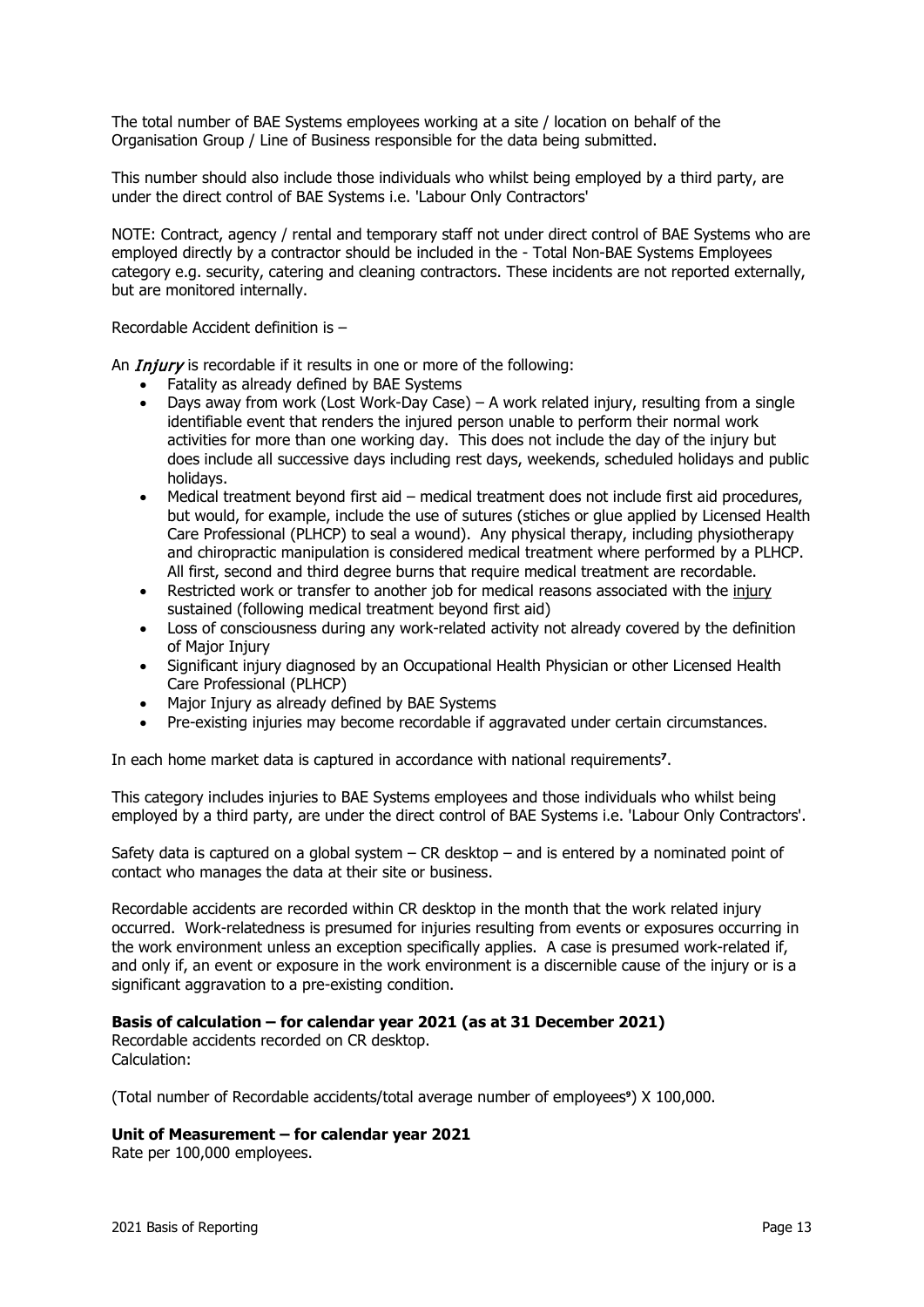## **ENVIRONMENT – GREENHOUSE GAS (GHG) EMISSIONS METHOD STATEMENTS**

The greenhouse gas emissions data is reported in line with the Greenhouse Gas Protocol Corporate Accounting and Reporting Standard 'Operational Control' method. Our reporting boundary for streamlined energy and carbon reporting (SECR) is the same as our reporting boundary for the purposes of our financial statements. Emission factors for fuels and UK electricity are [published](http://published/) at [www.gov.uk/government/collections/government-conversion-factors-for-company-reporting.](http://www.gov.uk/government/collections/government-conversion-factors-for-company-reporting) Emission factors for US electricity are published at [https://www.epa.gov/energy/emissions-generation](https://www.epa.gov/energy/emissions-generation-resource-integrated-database-egrid)[resource-integrated-database-egrid.](https://www.epa.gov/energy/emissions-generation-resource-integrated-database-egrid) Electricity emission factors for Sweden (SWE), Saudi Arabia (KSA), Australia (AUS) and Rest of World (ROW) are published at [https://www.iea.org/data-and](https://www.iea.org/data-and-statistics/data-product/emissions-factors-2021)[statistics/data-product/emissions-factors-2021.](https://www.iea.org/data-and-statistics/data-product/emissions-factors-2021)

For the 2021 reporting cycle, the 2021 UK Government emissions factors published by the Department for Business, Energy and Industrial Strategy (BEIS) have been used.The most up to date Emissions and Generation Resource Integrated Database (eGRID) factors published by US Environmental Protection Agency (EPA) are used for US electricity. For the 2021 reporting cycle, the most recent US factors are from the year 2019. The US EPA are due to release the updated 2020 figures in quarter one of this year, however they have not been released in time to be used for the current calculations.

The principal record of the Group's worldwide facilities is its legal department's Global Property Database.

Greenhouse gas emissions are primarily calculated from energy consumption records reported via the Group's global environmental database. Where actual usage data is not available for facilities and residences within the Global Property Database, an estimated consumption is used based on the type of building.

Greenhouse gas emissions related to business travel include air travel data for the majority of the global business, rail data for business units operating in the UK and US, and vehicle (including hire car, company car and personal car) data for business units operating in the UK, US and Australia. These data sets are taken from suppliers' procurement records.

Emissions from pension scheme properties not occupied by the Group are not included. Where a business or facility is acquired during a reporting year, it will be included in our reporting in the next full reporting year after the change. If a business or facility has closed during the reporting year, the site will be excluded from the boundary in the next full reporting year after the change. Emissions from subsidiaries are included in the dataset.

The Scope 2 Greenhouse Gas Emissions associated with the GHG Protocol 'Market-Based' method have been calculated as 232,856 tCO<sub>2</sub>e. In line with the GHG Protocol Guidance, this figure has been calculated using residual-mix emission factors where available for our UK, US and Swedish operations. In our other significant operating regions, residual mix emission factors are either unavailable or the resulting absolute emissions at group level are within the margin of error and therefore country-specific emissions factors have been used in line with the GHG Protocol Guidance. If sites consume grid electricity backed by REGOs, this has been taken into consideration within the calculations.

The GHG emissions data gathered in line with this methodology is used for preparing the SECR report.

Scope 1 emissions from refrigerant gases have been omitted from the SECR disclosure. These emissions have historically been excluded from the GHG inventory on the basis of materiality i.e. accounting for less than 5% of total emissions. An annual strategic and risk review of refrigerant gas use in 2021 did not indicate that any change in this assumption was required.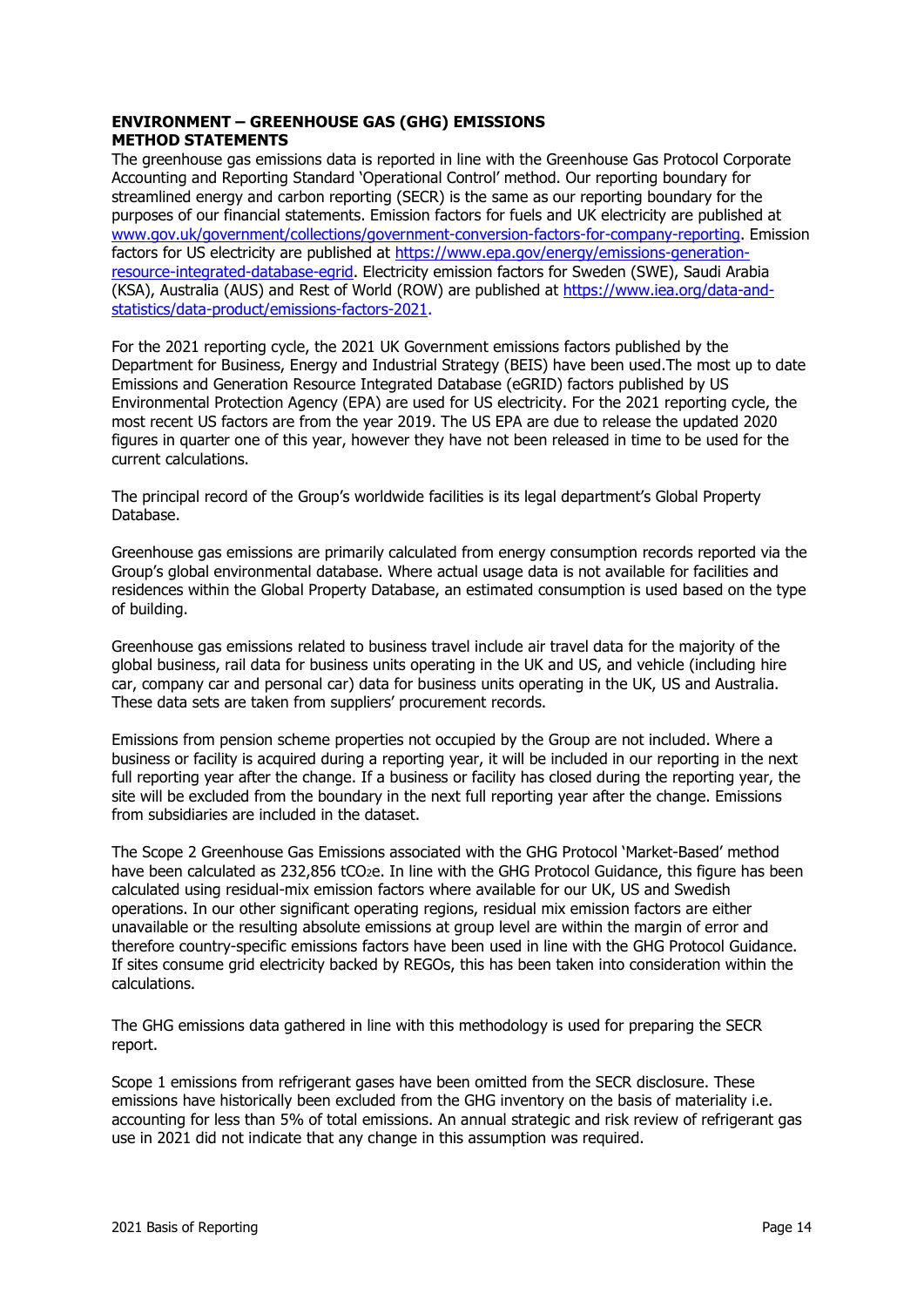# **DIRECT (SCOPE 1): GREENHOUSE GAS EMISSIONS**

## **Description – for calendar year 2021**

Direct (Scope 1) GHG emissions come from sources (physical units or processes that release GHG into the atmosphere) that are owned or controlled by the organisation.

BAE Systems report direct GHG emissions related to the combustion of energy from usage data measured in our Scope 1 fields (Natural Gas, Liquefied Petroleum Gas or Propane Gas, Light Fuel Oil, Petrol, Heavy Fuel Oil, Aviation Fuel), plus:

- Natural Gas usage estimates for facilities at which we have a presence but do not process the utilities – based on known parameters within the BAE Systems Global Property Database for the reporting year (see estimation methodology below)
- Petrol / Diesel purchased and consumed within BAE Systems controlled road vehicles (i.e. hire cars) where the fuel does not come from stores at the facility
- Aviation fuel purchased and consumed within BAE Systems controlled aircraft (i.e. Corporate Air Travel aircraft) where the fuel does not come from stores at the facility
- Renewable electricity generated by on-site renewable technologies such as solar panels and where BAE Systems use 100% of the electricity generated on-site. The emissions from this source are disclosed as  $0tCO<sub>2</sub>e$ .

## **Basis of Calculation – Converting to CO2 Equivalent (CO2e) – for calendar year 2021**

BAE Systems direct GHG emissions are derived by calculation and expressed as  $CO<sub>2</sub>$  equivalent using the BEIS (previously DEFRA) Scope 1 GHG emission factors as listed in **Fig 1** below which represent the latest factors available for the majority of the reporting period.

Where the Scope 1 emissions are associated with BAE Systems-controlled vehicles, **Fig 2** shows the BEIS conversion factors that are used if vehicle-specific emissions factors for the make and model cannot be used.

|                   |                        |                              |             | <b>Energy -</b><br><b>Gross CV</b> |
|-------------------|------------------------|------------------------------|-------------|------------------------------------|
| <b>Activity</b>   | <b>CR Desktop Name</b> | <b>BEIS Fuel</b>             | <b>Unit</b> | kg CO <sub>2</sub> e               |
|                   | LPG or Propane Gas     | LPG                          | kWh         | 0.21449                            |
| Gaseous fuels     | Natural Gas            | Natural gas                  | kWh         | 0.18316                            |
|                   | <b>Aviation Fuel</b>   | Aviation turbine fuel        | kWh         | 0.24782                            |
|                   | Heavy Fuel Oil         | Fuel oil                     | kWh         | 0.26815                            |
| Liquid fuels      | Light Fuel Oil         | Gas oil                      | kWh         | 0.25679                            |
|                   | Petrol                 | Petrol (100% mineral petrol) | kWh         | 0.24158                            |
| Heat and<br>steam | Steam                  | Heat and steam               | <b>kWh</b>  | 0.17073                            |

Figure 1 - Table showing factors used to convert CR Desktop energy data into tCO<sub>2</sub>e (Conversion factors from Gov.UK published July 2021)

|                 |             |             | <b>Diesel</b>        | <b>Petrol</b>        | <b>Hybrid</b>        | <b>LPG</b>           | <b>Unknown</b>       |
|-----------------|-------------|-------------|----------------------|----------------------|----------------------|----------------------|----------------------|
| <b>Activity</b> | <b>Type</b> | <b>Unit</b> | kg CO <sub>2</sub> e | kg CO <sub>2</sub> e | kg CO <sub>2</sub> e | kg CO <sub>2</sub> e | kg CO <sub>2</sub> e |
| Cars (by        | Small       | km          | 0.13758              | 0.14946              | 0.10494              | -                    | 0.14549              |
| size)           | car         | miles       | 0.22143              | 0.24052              | 0.16889              | -                    | 0.23414              |
|                 | Medium      | km          | 0.16496              | 0.18785              | 0.10957              | 0.15935              | 0.17562              |
|                 | car         | miles       | 0.26549              | 0.30231              | 0.17635              | 0.25645              | 0.28263              |
|                 | Large       | km          | 0.20721              | 0.27909              | 0.15151              | 0.23680              | 0.22597              |
|                 | car         | miles       | 0.33348              | 0.44914              | 0.24382              | 0.38109              | 0.36366              |
|                 |             | km          | 0.16843              | 0.17431              | 0.11952              | 0.19754              | 0.17148              |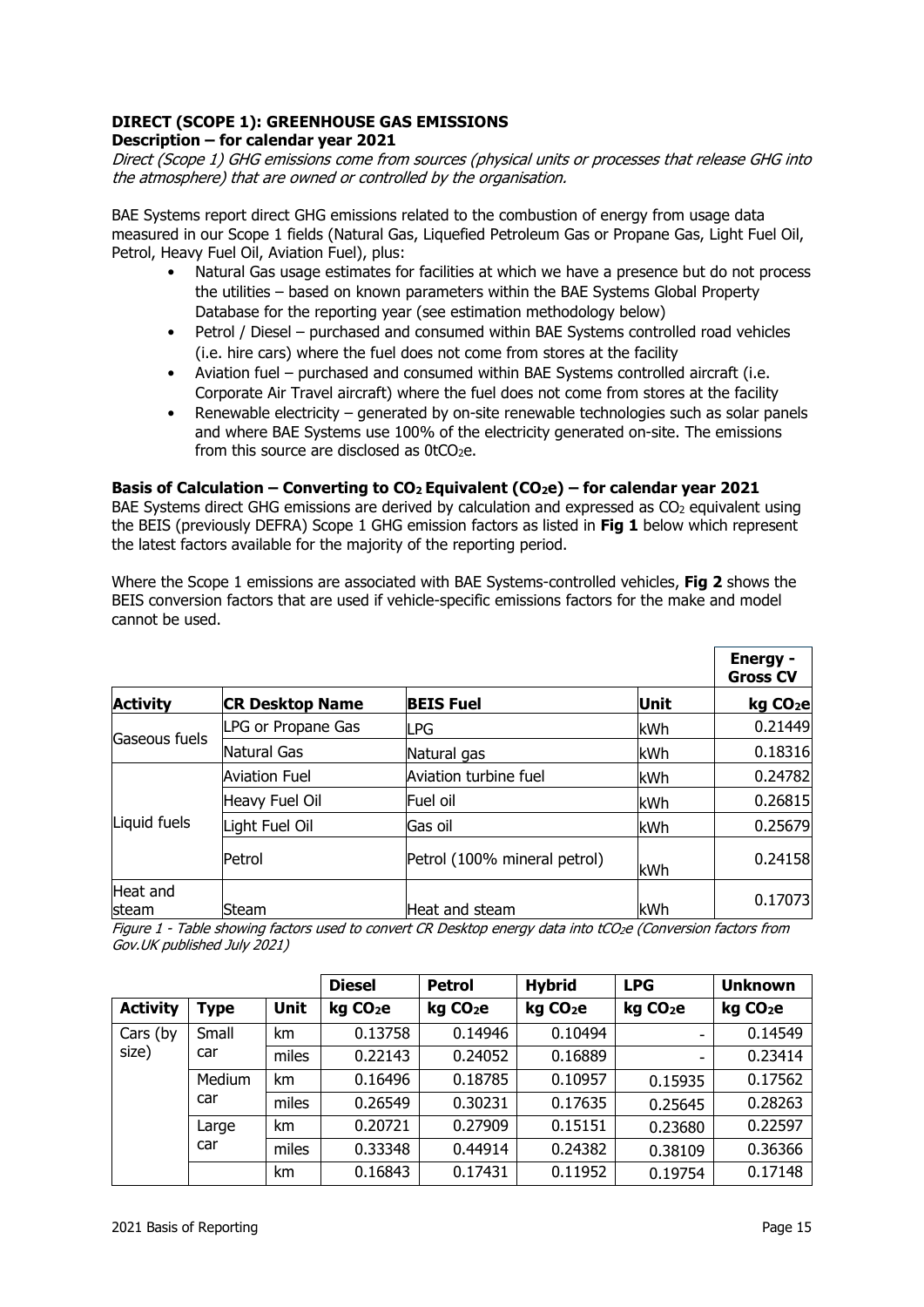| Average<br>car | <br>miles | 27108<br>. <b></b> | 0.28053 | adra i<br>$\cdot$ .<br><u>U.IJZJ</u> | 2170<br><b>0.JI</b> | 0.27<br>ונו<br>JJU |
|----------------|-----------|--------------------|---------|--------------------------------------|---------------------|--------------------|
|----------------|-----------|--------------------|---------|--------------------------------------|---------------------|--------------------|

Figure 2 - Table showing factors used to convert hire car and executive-lease car mileage data to tCO<sub>2</sub>e (Conversion factors from Gov.UK published July 2021)

## **Method of Calculation – for calendar year 2021**

For facilities where we process the utilities, direct energy emissions are calculated from the actual or estimated energy data recorded within CR Desktop in kWh multiplied by the corresponding CO<sub>2</sub>e emissions factor, as listed in the Table in **Fig 1**. For instructions on how to request and process the CR Desktop data, please see Sections 2 and 3 of The Greenhouse Gas Calculation Manual.

For facilities at which we have a presence but do not process the utilities (and therefore which are not recorded within CR Desktop), an estimate of the Natural Gas usage in kWh is made using the building type for that facility within the Global Property Database (GPD) and the look up estimate values in the table in **Fig 3** below. The kWh value is then multiplied by the corresponding CO2e emissions factor, as listed in **Fig 1** above. For instructions on how to request and process the GPD data and complete the estimation calculations please see Section 4 of The Greenhouse Gas Calculation Manual. To note, the estimation calculations are for Scope 1 and 2 emissions. Scope 2 emissions are discussed in more detail in the next section.

For petrol / diesel / electricity (from hybrids) associated with BAE Systems-controlled road vehicles, data is gathered centrally where available for three regions (UK, US and Australia) for hire cars. In both the UK and Australia, mileage data is provided directly from the hire car supplier (Avis). Trip distances are multiplied by the relevant emissions factor to create a value of tCO<sub>2</sub>e for all journeys. Mileage or kilometer data is provided and is then converted to tCO<sub>2</sub>e using the emissions factor for an 'average car', as listed in Fig 2 above. For hybrid vehicles the tCO<sub>2</sub>e for the electricity portion is discloused in scope 2.

For aviation fuel associated with BAE Systems-controlled aircraft in the UK and US, data is gathered centrally to understand the amount of aviation fuel consumed that is not purchased or stored on site (i.e. that has been consumed at  $3<sup>rd</sup>$  party airfields). These totals are gathered, processed into a kWh value and then converted to tCO<sub>2</sub>e using the aviation fuel conversion factors in Fig 1 above. This data will be within the CR Desktop for all sites except Warton, for which data is requested from BP. For instructions on how to convert the activity data into tCO<sub>2</sub>e please see Section 7 of The Greenhouse Gas Calculation Manual. However, for ease of calculation, the final tCO<sub>2</sub>e figures and the creation of the final GHG Location Based Calculator should be calculated once all Scope 1, 2 and 3 activity data has been collated. Corporate Air Travel (CAT) is estimated based on number of trips between two known locations and estimated fuel usage per trip for each aircraft type.

| <b>GPD</b><br><b>Planning</b><br><b>Category</b> | Gas (kWh<br>$m2$ /<br>year) | Average<br><b>Floor area</b><br>(m <sup>2</sup> ) | <b>Estimated</b><br><b>Annual Gas</b><br>(kWh) | <b>Source of Estimate(s)</b>                                                               |
|--------------------------------------------------|-----------------------------|---------------------------------------------------|------------------------------------------------|--------------------------------------------------------------------------------------------|
| Airfield                                         |                             |                                                   | 1,000,000                                      | Same as 'Hangar'                                                                           |
| Car Parking                                      | $\overline{\phantom{0}}$    |                                                   |                                                | LightingDirectory                                                                          |
| Hangar                                           | 100                         | 10,000                                            | 1,000,000                                      | ECON 75 - MOD Benchmarks (Cat 4<br>Hanger: very low heating or store with<br>low activity) |
| Industrial                                       |                             | 50,000                                            | 10,000,000                                     | Same as 'Manufacturing'                                                                    |
| Laboratory                                       | ۰                           |                                                   | 615,000                                        | Same as 'Test Site'                                                                        |
| Land                                             | ۰                           |                                                   |                                                | Assume no consumption as surplus land                                                      |
| Surplus Land                                     |                             |                                                   |                                                | Assume no consumption as surplus land                                                      |
| Manufacturing                                    |                             | 50,000                                            | 10,000,000                                     | Average of UK medium manufacturing<br>sites (i.e. except Barrow, Samlesbury &<br>Warton)   |
| Mixed                                            | 148                         | 26,500                                            | 5,142,500                                      | Average of an office and manufacturing                                                     |
| Mixed Use                                        | 148                         | 26,500                                            | 5,142,500                                      | Average of an office and manufacturing                                                     |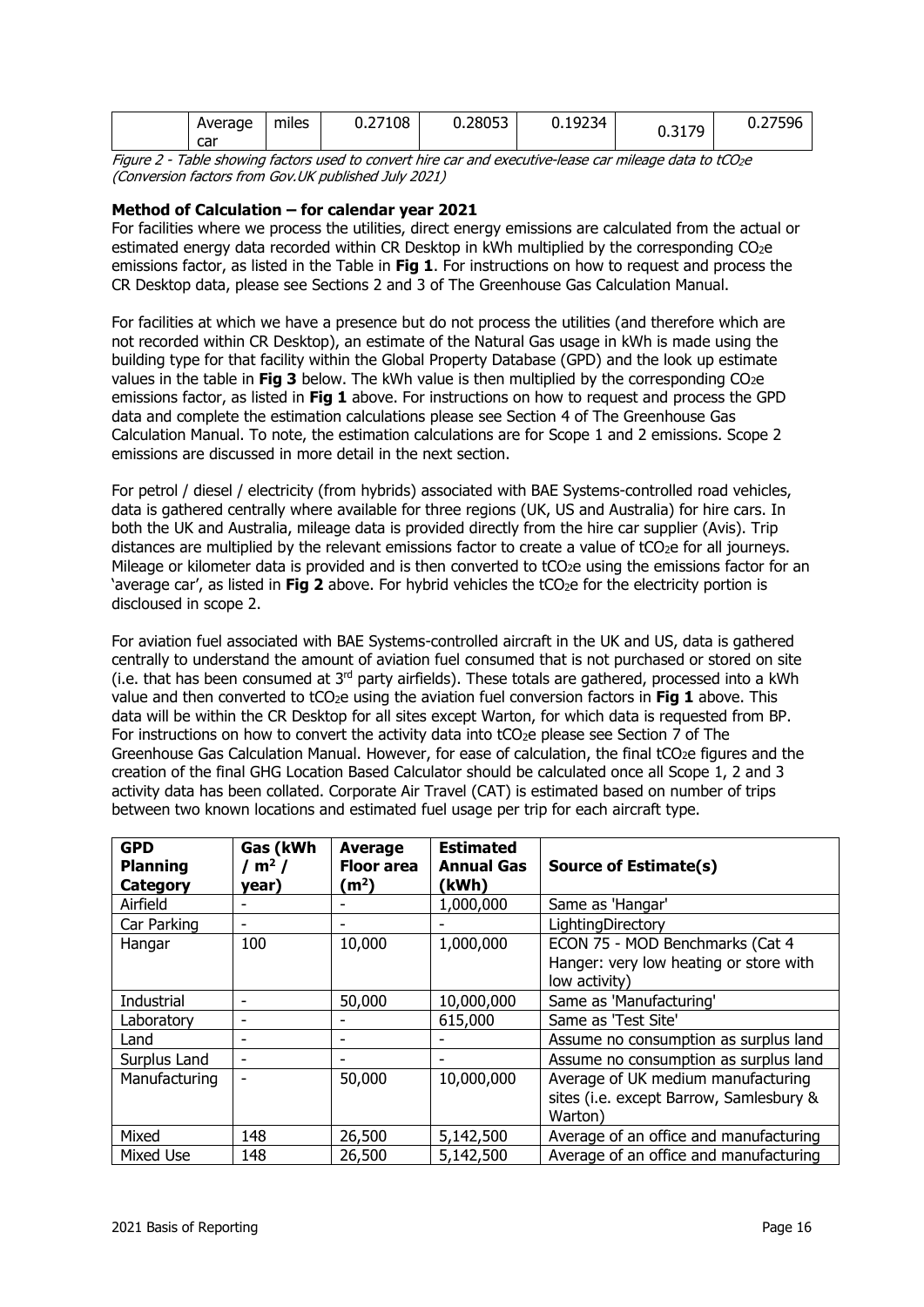| <b>GPD</b><br><b>Planning</b><br><b>Category</b> | Gas (kWh<br>/ $m2$ /<br>year) | <b>Average</b><br><b>Floor area</b><br>(m <sup>2</sup> ) | <b>Estimated</b><br><b>Annual Gas</b><br>(kWh) | <b>Source of Estimate(s)</b>                                                                               |
|--------------------------------------------------|-------------------------------|----------------------------------------------------------|------------------------------------------------|------------------------------------------------------------------------------------------------------------|
| <b>Offices</b>                                   | 95                            | 3,000                                                    | 285,000                                        | ECON 75 - MOD Benchmarks (Cat 2<br>Office: naturally ventilated open plan) &<br>BAE UK average office size |
| Offices US                                       | 288                           | 3,000                                                    | 864,000                                        | The Climate Registry 2020 default<br>Emission Factors - Office (source specific<br>to US sites)            |
| Other                                            | $\overline{\phantom{0}}$      | $\overline{\phantom{a}}$                                 | 392,773                                        | Same as 'Unknown'                                                                                          |
| Playing fields                                   |                               |                                                          |                                                | Assume no consumption                                                                                      |
| Recreational<br>use                              |                               |                                                          |                                                | Assume no consumption                                                                                      |
| Residential                                      |                               |                                                          | 12,000                                         | Ofgem typical medium household (class<br>2) consumption figures 2019                                       |
| Shipyard                                         | $\overline{\phantom{0}}$      | $\blacksquare$                                           | 545,000                                        | Average of known Aus Shipyards                                                                             |
| Social Clubs                                     |                               |                                                          | 369,000                                        | Same as 'Training Centre'                                                                                  |
| Storage                                          | 54                            | 5,000                                                    | 270,000                                        | ECON 75 - MOD Benchmarks (Category<br>2: Unoccupied Storage)                                               |
| Support                                          | $\blacksquare$                | $\blacksquare$                                           | 20,000                                         | Estimate based on 10 employees                                                                             |
| <b>Test Site</b>                                 | 123                           | 5,000                                                    | 615,000                                        | ECON 75 - MOD Benchmarks (Category<br>3 - Training Facility) & Estimated Floor<br>Area                     |
| Training<br>Centre                               | 123                           | 3,000                                                    | 369,000                                        | ECON 75 - MOD Benchmarks (Category<br>3 - Training Facility) & Estimated Floor<br>Area                     |
| Unknown                                          | $\overline{a}$                | $\overline{\phantom{a}}$                                 | 392,773                                        | Average of all types (except<br>manufacturing)                                                             |
| Workshop                                         | ٠                             | $\overline{\phantom{a}}$                                 | 392,773                                        | Same as 'Unknown'                                                                                          |

Figure 3 - Benchmark Estimate Values for Gas Usage

# **Unit of Measure – for calendar year 2021**

tCO2e

## **ENERGY INDIRECT (SCOPE 2) GREENHOUSE GAS EMISSIONS – LOCATION-BASED METHOD**

## **Description – for calendar year 2021**

An organisation's energy indirect (Scope 2) GHG emissions result from the generation of the electricity, heating, cooling, and steam which it purchased from other organisations for its own consumption.

The GHG Protocol's 'Location-Based' Method requires the calculation of emissions associated with Scope 2 GHGs using data related to 'grid average emissions profiles' for the locations where the energy is consumed.

BAE Systems reported Scope 2 'Location-Based' emissions relate to the data in our Scope 2 fields (grid electricity, steam and grid electricity used by EVs), plus electricity usage estimates for facilities at which we have a presence but do not process the utilities - based on known parameters within the BAE Systems GPD for the reporting year (see estimation methodology below).

Scope 2 electricity emissions for the UK are calculated by muliplying the kWh of electricity by the BEIS conversion factor, as per the basis of calculation below. Scope 2 electricity and steam emissions for the UK, Sweden, Kingdom of Saudi Arabia, Australia, and for sites within the Rest of World category are calculated by multiplying the relevant IEA conversion factor by the kWh of electricity, as per the basis of calculation below.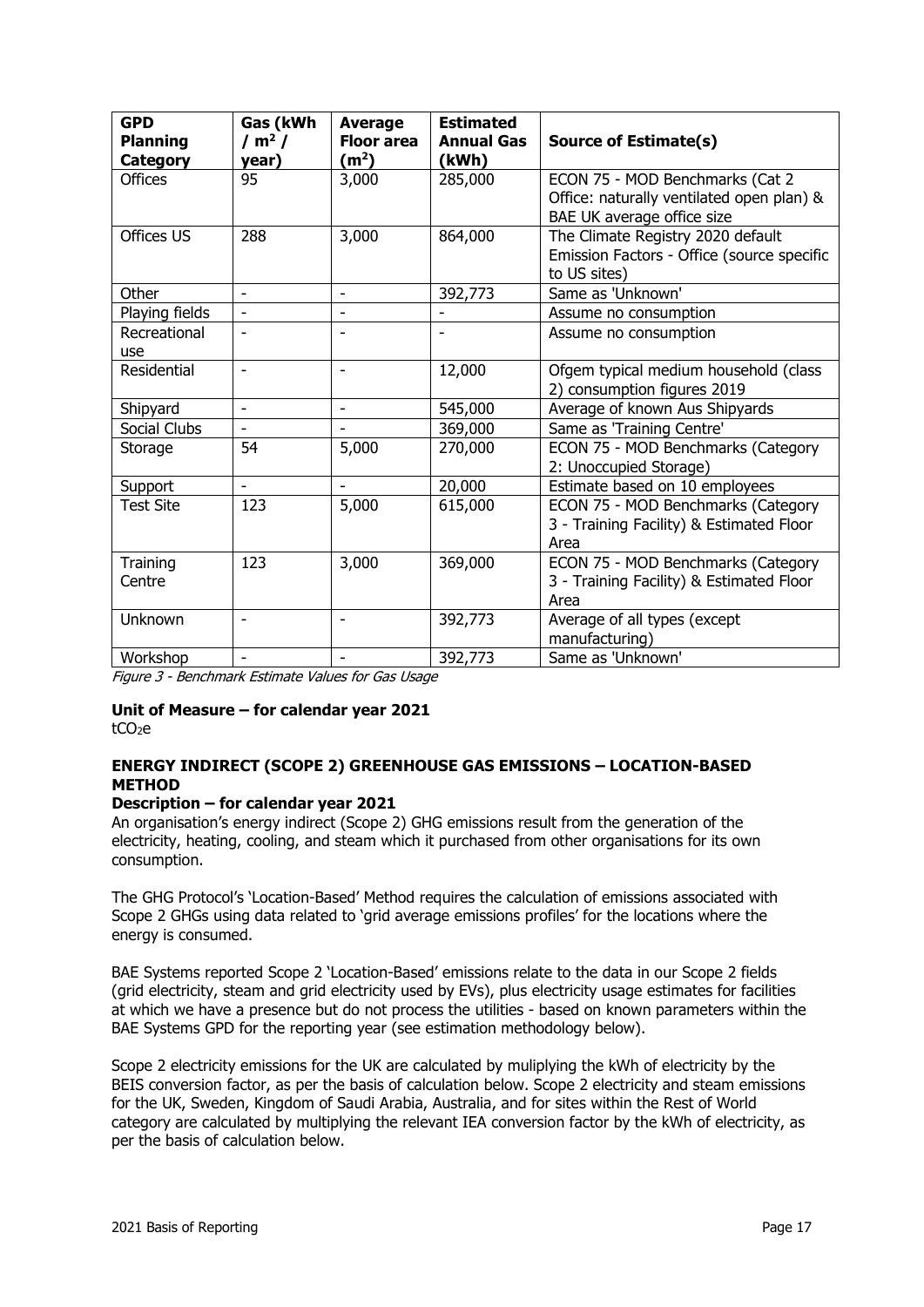Scope 2 electricity emissions for the US are derived by using US EPA's eGRID factors applied to electricity kWh, as per the basis of calculation below.

Scope 2 electricity emissions for UK hybrid vehicles are calculated by multiplying the miles travelled by the relevant conversion factor published by BEIS.

Note that in most cases, BAE Systems is using the location-based approach to calculate Scope 2 emissions. For regions where supplier-specific or residual mix emissions factors are available, the GHG Protocol 'Market-Based' Method will be applied. Additionally, if sites have grid electricity backed by REGOs then the 'Market-Based' Method will be applied. Please refer to the Energy Indirect (Scope 2) Greenhouse Gas Emissions – Market-Based Method section below.

#### **Basis of Calculation – Converting to CO2 Equivalent (CO2e) – for calendar year 2021**

BAE Systems indirect 'Location-Based' GHG emissions for the UK are calculated using the BEIS Scope 2 GHG emissions factor for Grid Electricity, as listed in **Fig 4** below. Indirect 'Location-Based' GHG emissions for Sweden, Kingdom of Saudi Arabia and Australia are calculated using the IEA GHG emission factors for Grid Electricity for the country in which the facility is located. For ROW sites, the IEA 'Memo: IEA Total' emission factor is used as this is deemed the most appropriate factor based on the countries within the ROW category and the countries used within the 'Memo: IEA Total' factor. The emission factors are listed in **Fig 5** below.

BAE Systems indirect 'Location-Based' GHG emissions for the US are derived by calculations using emission factors that are specific to each eGRID region. The US sites are categorised into an eGRID region based on the state, which determines the relevant eGRID factor to use. This method takes into consideration the different fuel mixes and plant-specific data across the whole of the US which varies considerably. The eGRID emission factors can be downloaded from the following location [https://www.epa.gov/energy/emissions-generation-resource-integrated-database-egrid.](https://www.epa.gov/energy/emissions-generation-resource-integrated-database-egrid) The eGRID emission factors that are required each year will depend on the locations of the US sites and may vary from year to year. The current factors are based on eGRID2019.

| <b>Activity</b>       | <b>CR Desktop Name</b> | Country         | Unit | kg CO <sub>2</sub> e |  |
|-----------------------|------------------------|-----------------|------|----------------------|--|
| Electricity generated | Grid Electricity       | Electricity: UK | kWh  | 0.21233              |  |
|                       |                        |                 |      |                      |  |

| Figure 4 - UK Grid Electricity Emissions Factor (Conversion factors from Gov.UK published July 2021) |  |  |  |  |  |
|------------------------------------------------------------------------------------------------------|--|--|--|--|--|
|------------------------------------------------------------------------------------------------------|--|--|--|--|--|

| <b>Activity</b><br><b>CR Desktop Name</b> |                         | Country                                       | Unit | kg CO <sub>2</sub> e |
|-------------------------------------------|-------------------------|-----------------------------------------------|------|----------------------|
|                                           | <b>Grid Electricity</b> | Electricity: Australia                        | kWh  | 0.6878               |
|                                           |                         | Electricity: Saudi Arabia                     | kWh  | 0.617                |
| Electricity<br>generated                  |                         | Electricity: Sweden                           | kWh  | 0.0128               |
|                                           |                         | Electricity: ROW Average<br>(Memo: IEA Total) | kWh  | 0.3473               |

Figure 5 -IEA Grid Electricity Emissions Factors 2021

#### **Method of Calculation – for calendar year 2021**

For facilities where we process the utilities, grid electricity emissions are calculated from the actual or estimated energy data recorded within CR Desktop in kWh multiplied by the corresponding CO<sub>2</sub>e emissions factor according to the country, as listed in **Figs 4 and 5** above, or by using the correct eGRID factor. For instructions on how to calculate the US Scope 2 emissions please see Section 5 of The Greenhouse Gas Calculation Manual.

For instructions on how to convert the Scope 2 activity data into tCO<sub>2</sub>e please see Section 7 of the Greenhouse Gas Calculation Manual. However, for ease of calculation, the final tCO<sub>2</sub>e figures and the creation of the final GHG Location Based calculator should be calculated once all Scope 1, 2 and 3 activity data has been collated.

For facilities at which we have a presence but do not process the utilities (and therefore which are not recorded within CR Desktop), an estimate of the electricity usage in kWh is made using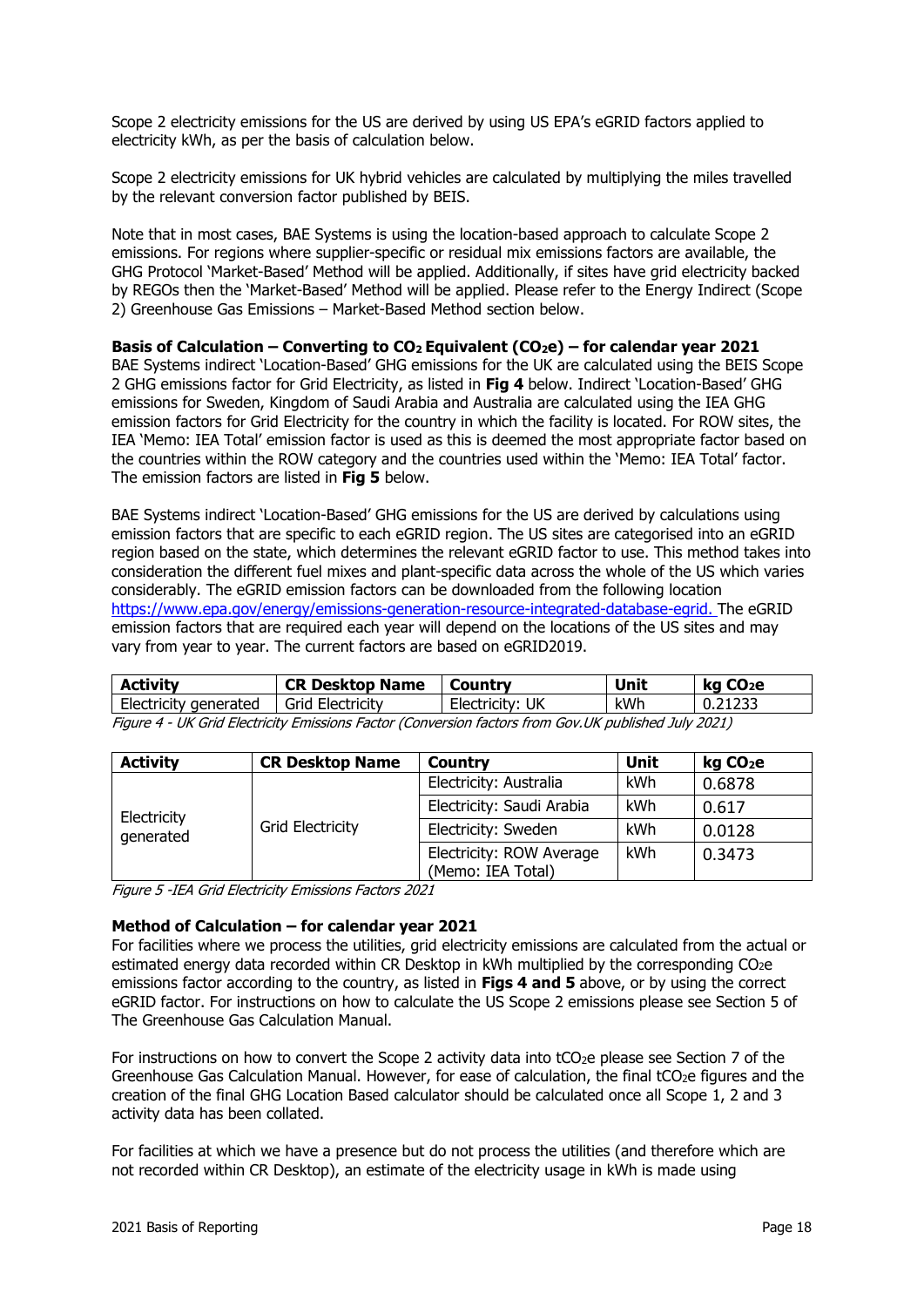parameters of Planning Category held for that facility within the GPD to the look up estimate values in the table in Fig 6 below. The kWh value is then multiplied by the corresponding CO<sub>2</sub>e emissions factor as listed in **Figs 4 and 5** above. The electricity and gas estimations are calculated within the same spreadsheet (see Section 5 of The Greenhouse Gas Calculation Manual for reference).

| <b>GPD Planning</b><br>Category | <b>Electricity</b><br>(kWh / m2 /<br>year) | <b>Average</b><br><b>Floor area</b><br>(m2) | <b>Estimated</b><br><b>Annual Elec</b><br>(kWh) | <b>Source of Estimate(s)</b>                                                                                         |
|---------------------------------|--------------------------------------------|---------------------------------------------|-------------------------------------------------|----------------------------------------------------------------------------------------------------------------------|
| Airfield                        |                                            |                                             | 90,000                                          | Same as 'Hangar'                                                                                                     |
| Car Parking                     | L.                                         |                                             | 500,000                                         | LightingDirectory                                                                                                    |
| Hangar                          | 9                                          | 10,000                                      | 90,000                                          | ECON 75 - MOD Benchmarks<br>(Cat 4 Hanger: very low<br>heating or store with low<br>activity)                        |
| Industrial                      | $\qquad \qquad \blacksquare$               | 50,000                                      | 5,000,000                                       | Same as 'Manufacturing'                                                                                              |
| Laboratory                      | $\overline{\phantom{0}}$                   |                                             | 180,000                                         | Same as 'Test Site'                                                                                                  |
| Land                            |                                            |                                             |                                                 | Assume no consumption as<br>surplus land                                                                             |
| Surplus Land                    | -                                          |                                             |                                                 | Assume no consumption as<br>surplus land                                                                             |
| Manufacturing                   | 100                                        | 50,000                                      | 5,000,000                                       | Average of UK medium<br>manufacturing sites<br>(i.e. except Barrow,<br>Samlesbury & Warton)                          |
| Mixed                           | 100                                        | 26,500                                      | 2,650,000                                       | Average of an office and<br>manufacturing                                                                            |
| <b>Mixed Use</b>                | 100                                        | 26,500                                      | 2,650,000                                       | Average of an office and<br>manufacturing                                                                            |
| <b>Offices</b>                  | 100                                        | 3,000                                       | 300,000                                         | <b>ECON 75 - MOD Benchmarks</b><br>(Cat 2 Office: naturally<br>ventilated open plan) & BAE<br>UK average office size |
| Offices US                      | 171                                        | 3,000                                       | 513,000                                         | The Climate Registry 2020<br>default Emission Factors -<br>Office (source specific to US<br>sites)                   |
| Other                           | ÷,                                         | $\overline{\phantom{a}}$                    | 182,000                                         | Same as 'Unknown'                                                                                                    |
| Playing fields                  | ÷,                                         |                                             |                                                 | Assume no consumption                                                                                                |
| Recreational use                | $\overline{\phantom{0}}$                   | $\qquad \qquad \blacksquare$                | $\overline{\phantom{a}}$                        | Assume no consumption                                                                                                |
| Residential                     | -                                          | $\overline{\phantom{a}}$                    | 4,200                                           | Ofgem typical medium<br>household (class 2)<br>consumption figures 2019                                              |
| Shipyard                        | $\overline{a}$                             | $\blacksquare$                              | 306,000                                         | Average of known Aus<br>Shipyards                                                                                    |
| Social Clubs                    | $\overline{\phantom{0}}$                   | $\blacksquare$                              | 108,000                                         | Same as 'Training Centre'                                                                                            |
| Storage                         | 3                                          | 5,000                                       | 15,000                                          | ECON 75 - MOD Benchmarks<br>(Category 2: Unoccupied<br>Storage)                                                      |
| Support                         | $\overline{a}$                             | $\overline{\phantom{a}}$                    | 10,000                                          | Estimate based on 10<br>employees                                                                                    |
| <b>Test Site</b>                | 36                                         | 5,000                                       | 180,000                                         | ECON 75 - MOD Benchmarks<br>(Category 3 - Training<br>Facility) & Estimated Floor<br>Area                            |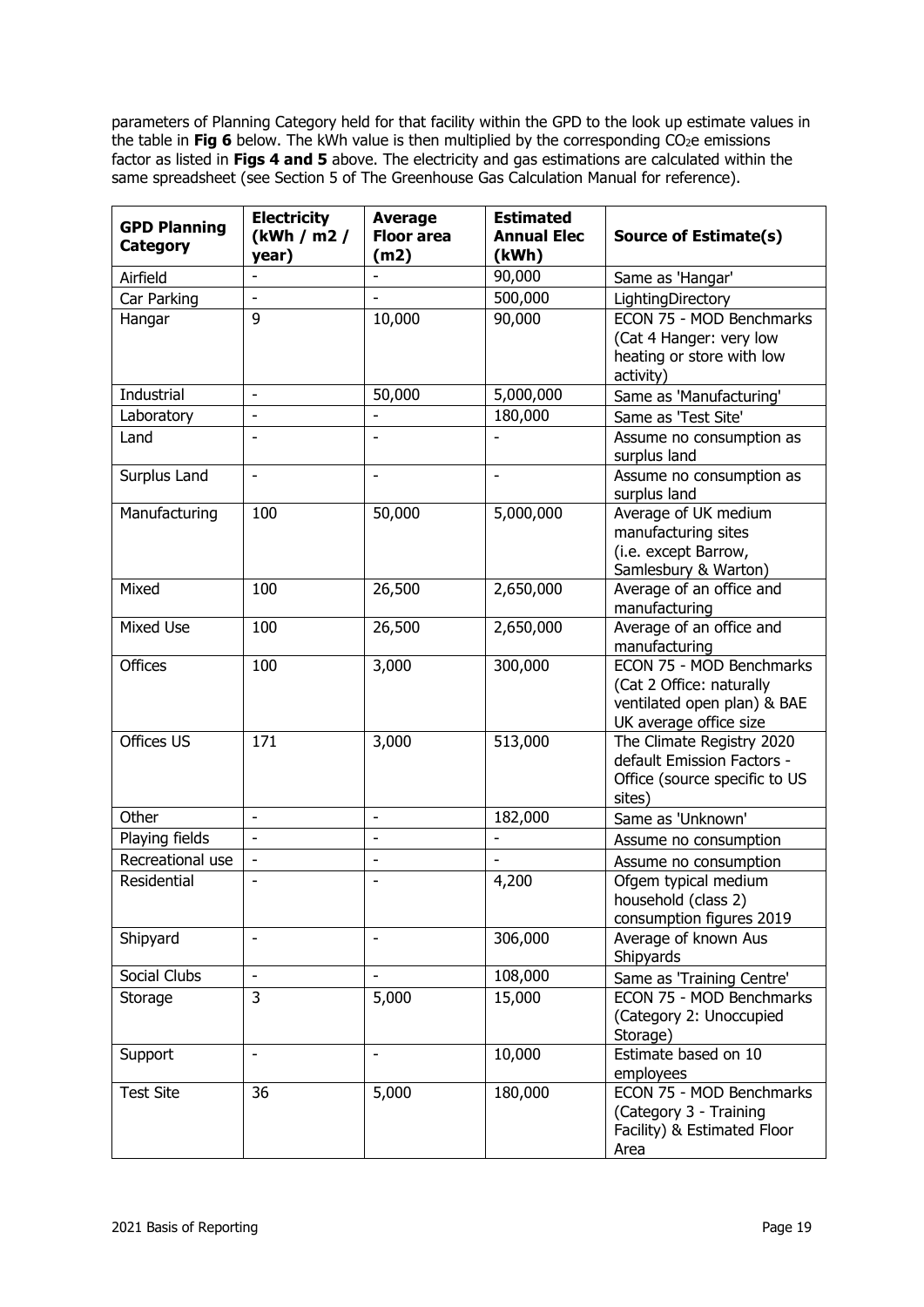| <b>GPD Planning</b><br>Category | <b>Electricity</b><br>(kWh / m2 /<br>year) | Average<br><b>Floor area</b><br>(m2) | <b>Estimated</b><br><b>Annual Elec</b><br>(kWh) | <b>Source of Estimate(s)</b>                                                              |
|---------------------------------|--------------------------------------------|--------------------------------------|-------------------------------------------------|-------------------------------------------------------------------------------------------|
| <b>Training Centre</b>          | 36                                         | 3,000                                | 108,000                                         | ECON 75 - MOD Benchmarks<br>(Category 3 - Training<br>Facility) & Estimated Floor<br>Area |
| <b>Unknown</b>                  |                                            |                                      | 182,000                                         | Average of all types (except<br>manufacturing)                                            |
| Workshop                        |                                            |                                      | 182,000                                         | Same as 'Unknown'                                                                         |

Figure 6 - Benchmark Estimate Values for Electricity Usage

# **Unit of measure – for calendar year 2021**

tCO2e

## **ENERGY INDIRECT (SCOPE 2) GREENHOUSE GAS EMISSIONS – MARKET-BASED METHOD Description – for calendar year 2021**

An organisation's energy indirect (Scope 2) GHG emissions result from the generation of the electricity, heating, cooling, and steam which it purchased from other organisations for its own consumption.

The GHG Protocol's 'Market-Based' method requires the calculation of emissions associated with Scope 2 GHGs using data provided by relevant energy suppliers that is specific to their supplies. If relevant supplier information is not available, then residual mix factors can be used for the calculation as per the GHG Protocol.

BAE Systems reported Scope 2 'Market-Based' emissions related to the data in our Scope 2 fields (grid electricity, steam), plus

Electricity usage estimates for facilities at which we have a presence but do not process the utilities – based on known parameters within the BAE Systems Global Property Database for the reporting year (see estimation methodology below).

## **Basis of Calculation – Converting to CO2 Equivalent (CO2e)**

For the current year the BAE Systems indirect 'Market-Based' GHG emissions are derived using residual mix conversion factors for the UK, US and SWE, and green tariff/renewable attribute certification information . **Fig 7** below denotes the residual mix factors used for the current year. The supplier emissions data from previous years are also listed in **Fig 7**. For the regions KSA, AUS and Rest of World, 'location based' emissions factors are used as supplier emissions factors or residual mix factors are not currently available. In these scenarios the method statements associated with the 'Energy Indirect (Scope 2) Greenhouse Gas Emissions – Location Based' apply, and therefore the resulting GHG values will not differ from those published for that category.

| <b>Region /</b><br><b>Supply</b><br><b>Type</b> | <b>Relevant</b><br>Supplier (s) | <b>Fuel Mix</b> | <b>Emissions Factor to Apply</b>                                                                         | <b>Emissions</b><br><b>Factor</b><br><b>Applies to</b> |
|-------------------------------------------------|---------------------------------|-----------------|----------------------------------------------------------------------------------------------------------|--------------------------------------------------------|
| UK /                                            | Unknown                         | N/A             | Supplier specific emissions not                                                                          | aii uk                                                 |
| Purchased<br>Electricity                        |                                 |                 | available for all UK sites.                                                                              | electricity<br>$(CRD +$                                |
|                                                 |                                 |                 | REGOS certificates cover majority of<br>UK emissions and grid electricity<br>backed by REGOs has 0tCO2e. | Estimates)                                             |
|                                                 |                                 |                 | All kWh grid electricity not backed                                                                      |                                                        |
|                                                 |                                 |                 | by REGOs has been multiplied by<br>the 'residual mix' emissions factor                                   |                                                        |
|                                                 |                                 |                 | for the UK published by Association                                                                      |                                                        |
|                                                 |                                 |                 | of Issuing Bodies of 0.316. Source:                                                                      |                                                        |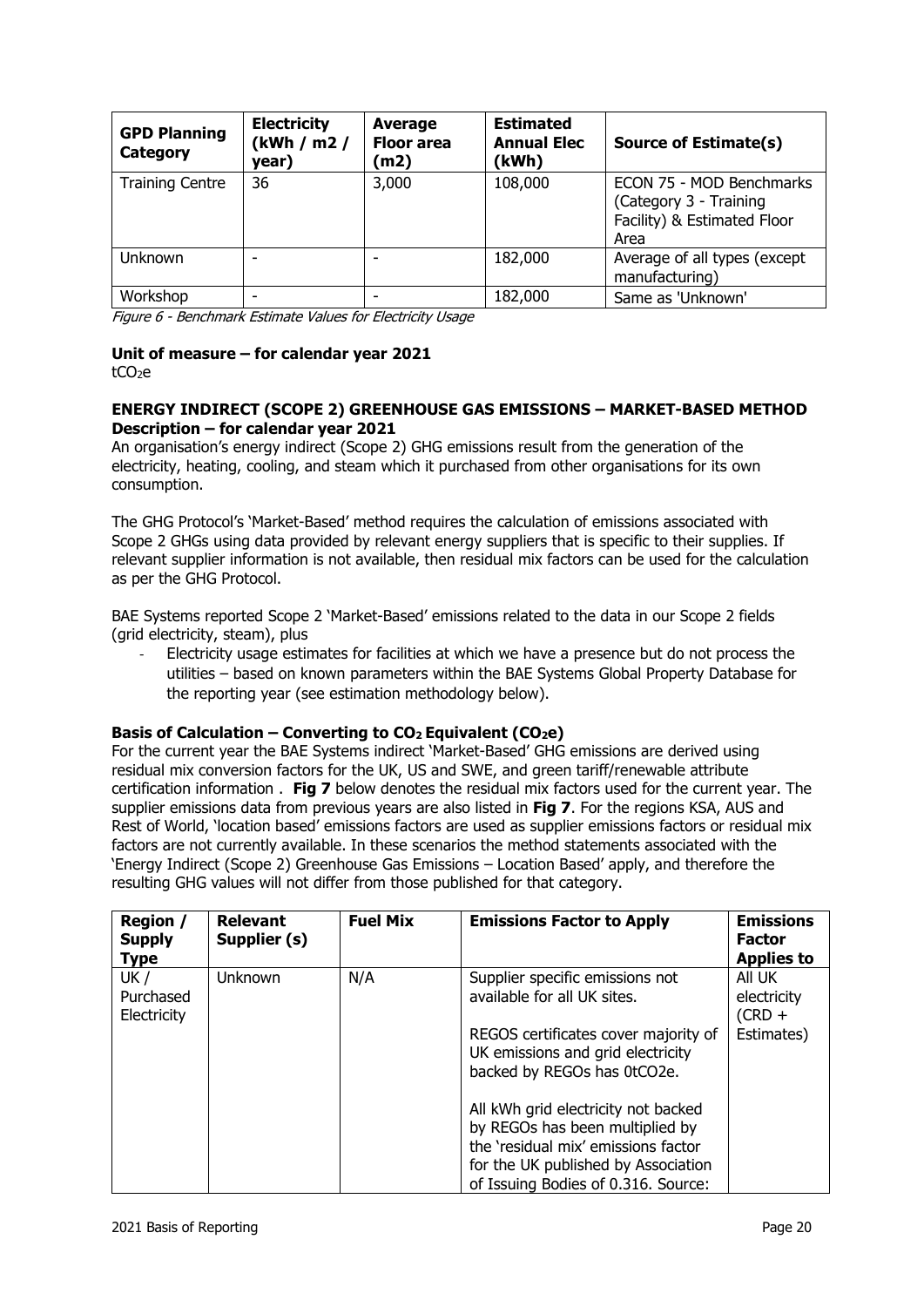|                                         |                                                                                                                                           |                                                                                                                                                      | European Residual Mixes 2020,<br>Association of Issuing Bodies<br>https://www.aib-<br>net.org/facts/european-residual-mix                                                                                                                                                                                                                                                                                                                                                                                                                                                                                              |                                                         |
|-----------------------------------------|-------------------------------------------------------------------------------------------------------------------------------------------|------------------------------------------------------------------------------------------------------------------------------------------------------|------------------------------------------------------------------------------------------------------------------------------------------------------------------------------------------------------------------------------------------------------------------------------------------------------------------------------------------------------------------------------------------------------------------------------------------------------------------------------------------------------------------------------------------------------------------------------------------------------------------------|---------------------------------------------------------|
| US/<br>Purchased<br>Electricity         | Several                                                                                                                                   | <b>NA</b>                                                                                                                                            | Supplier specific emission factors<br>not available for US sites.<br>In line with the GHG Protocol<br>Guidance, we have used the Green-<br>e Residual mix Emission rates<br>published for the US<br>(https://www.green-e.org/2021-<br>residual-mix). Due to a highly<br>dispersed electricity supply across<br>our US operations (as noted in the<br>Relevant Suppliers section) we have<br>used the average of the residual<br>mix values published, resulting in an<br>emissions factor of 0.3077.<br>The figure used this year is from the<br>2021 published residual mix figures<br>which are based off 2019 data. | All US<br>electricity<br>$(CRD +$<br>estimates)         |
| SWE/<br>Purchased<br>Electricity        | Övik Energi AB                                                                                                                            | <b>NA</b>                                                                                                                                            | In line with the GHG Protocol<br>Guidance, we have used the<br>'residual mix' emissions factor for<br>Sweden published by the European<br>Union of 0.02.                                                                                                                                                                                                                                                                                                                                                                                                                                                               | All SWE<br>electricity<br>$(CRD +$<br>Estimates)        |
| KSA /<br>Purchased<br>Electricity       | Saudi Electricity<br>Company (SEC)<br>are a monopoly<br>supplier in KSA.<br>This has not<br>been checked<br>for the FY21<br>calculations. | As KSA grid-<br>average (only<br>electricity<br>supplier in the<br>country)                                                                          | No residual mix factors provided for<br>KSA, therefore in line with the GHG<br>Protocol, the location based factor<br>has been used - 0.617kgCO2/kWh                                                                                                                                                                                                                                                                                                                                                                                                                                                                   | $NA -$<br>'Location<br><b>Based</b><br>Method<br>Used'  |
| Australia /<br>Purchased<br>Electricity | Multiple<br>suppliers, no<br>'GreenPower'<br>contracts                                                                                    | Suppliers in<br>Australia use<br>the<br>government's<br>'location-<br>based'<br>emissions<br>factor, unless<br>formally<br>supplying<br>'GreenPower' | Residual Mix emissions factor<br>should apply, but Australian<br>government advises that this factor<br>is within the uncertainty range<br>associated with the standard<br>'location-based' emissions factor in<br>Australia, and therefore the latter<br>should apply.                                                                                                                                                                                                                                                                                                                                                | $NA -$<br>'Location-<br><b>Based</b><br>Method<br>Used' |

Figure 7 – Supplier Emissions Data for deriving our Scope 2 'Market-Based' GHG emissions

## **Method of Calculation**

For facilities where we process utility data, grid electricity emissions are calculated from the actual or estimated energy data recorded within CR Desktop in kWh multiplied by the corresponding CO<sub>2</sub>e emissions factor according to the suppliers green energy tarrif, REGOS, residual mix factor or location based factor as listed in **Fig 7** above. Instructions on how to calculate the 'Market Based' GHG emissions please see Section 8 of The Greenhouse Gas Calculation Manual.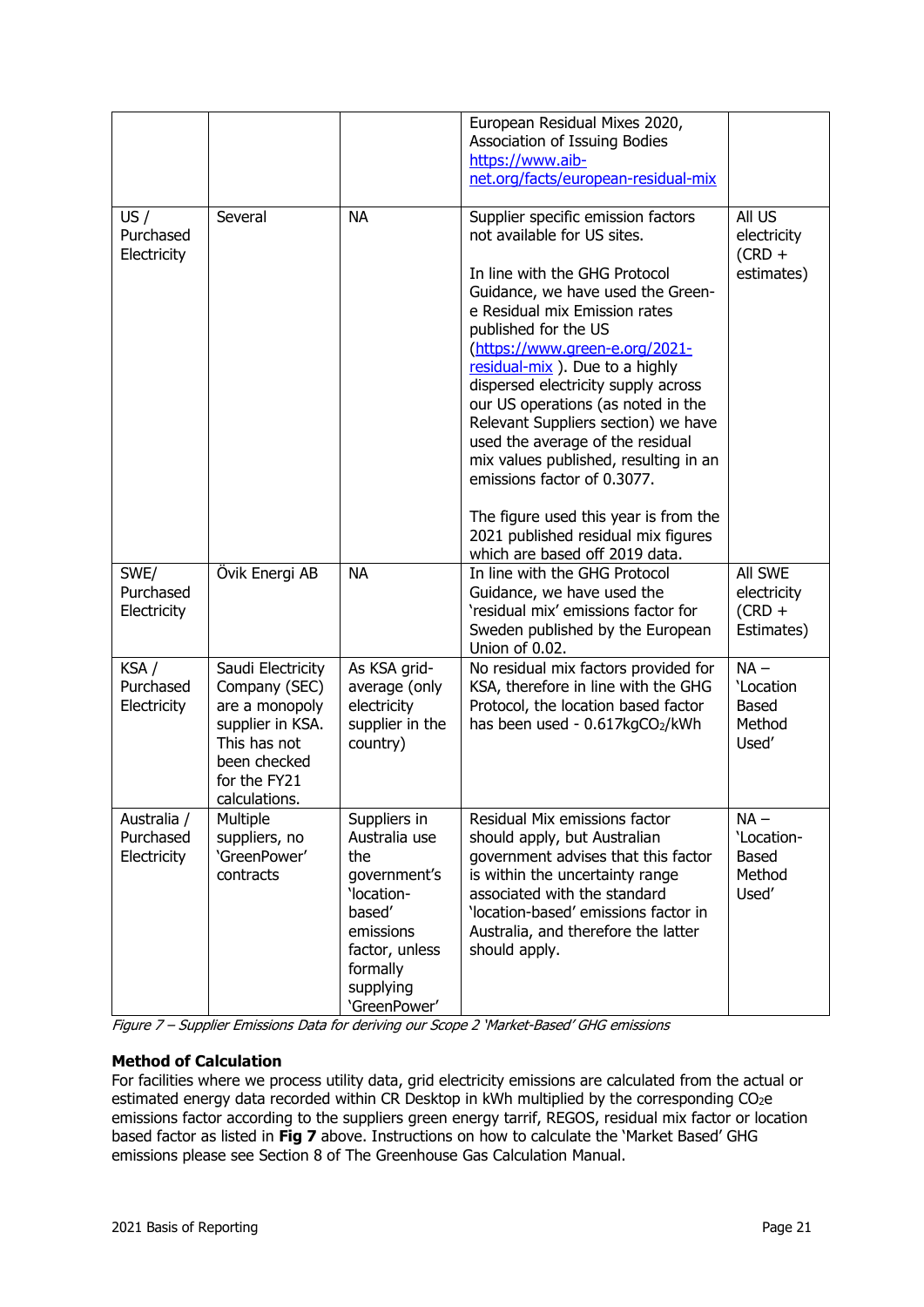## **Unit of measure – for calendar year 2021**

tCO2e

## **OTHER INDIRECT (SCOPE 3): GREENHOUSE GAS EMISSIONS Description – for calendar year 2021**

Other indirect (Scope 3) emissions are a consequence of the activities of the organisation, but occur from sources not owned or controlled by the organisation. Some examples of Scope 3 activities are the extraction and production of purchased materials; the transportation of purchased fuels in vehicles not owned or controlled by the organisation; and the end use of products and services.

BAE Systems reported Scope 3 emissions currently relate to business travel and include data related to commercial flights, rail, and grey fleet vehicle travel (as described as company car and personal car vehicle travel within the data calculations).

Scope 3 emissions are derived by using published (BEIS) conversion factors and the data related to distance travelled (and also class of the flights for the flight data).

## **Basis of Calculation – Converting to CO2 Equivalent (CO2e) – for calendar year 2021**

BAE Systems Scope 3 (Other Indirect) GHG emissions are derived by calculation and expressed as CO2 equivalent using the BEIS tables in **Figs 8, 9 and 10** below that show conversion factors for commercial flights, rail and grey fleet travel, which represent the latest factors available at the start of the reporting year.

|                            |                                |                       |              | <b>With RF</b>       |
|----------------------------|--------------------------------|-----------------------|--------------|----------------------|
| <b>Activity</b>            | Haul                           | <b>Class</b>          | <b>Unit</b>  | kg CO <sub>2</sub> e |
| <b>Flights</b><br>Domestic |                                | Average passenger     | passenger.km | 0.24587              |
|                            | Short-haul                     | Average passenger     | passenger.km | 0.15353              |
|                            |                                | Economy class         | passenger.km | 0.15102              |
| Business class             |                                | passenger.km          | 0.22652      |                      |
|                            | Long-haul<br>Average passenger |                       | passenger.km | 0.19309              |
|                            |                                | Economy class         | passenger.km | 0.14787              |
|                            |                                | Premium economy class | passenger.km | 0.23659              |
|                            |                                | <b>Business class</b> | passenger.km | 0.42882              |
|                            |                                | First class           | passenger.km | 0.59147              |

Figure 8 - Air Travel Emissions Factors (Conversion factors from Gov.UK published July 2021)

| <b>Activity</b>     | Type                          | Unit         | kg CO <sub>2</sub> e |
|---------------------|-------------------------------|--------------|----------------------|
| Rail                | National rail<br>passenger.km |              | 0.03549              |
|                     | International rail            | passenger.km | 0.00446              |
| Light rail and tram |                               | passenger.km | 0.02813              |
|                     | London Underground            | passenger.km | 0.02781              |

Figure 9 - Rail Travel Emissions Factors (Conversion factors from Gov.UK published July 2021)

|                   |             |             | <b>Diesel</b>        | <b>Petrol</b>        | <b>Hybrid</b>        | <b>LPG</b>           | <b>Battery</b><br><b>Electric</b><br><b>Vehicle</b> | <b>Unknown</b>       |
|-------------------|-------------|-------------|----------------------|----------------------|----------------------|----------------------|-----------------------------------------------------|----------------------|
| <b>Activity</b>   | <b>Type</b> | <b>Unit</b> | kg CO <sub>2</sub> e | kg CO <sub>2</sub> e | kg CO <sub>2</sub> e | kg CO <sub>2</sub> e | kg CO <sub>2</sub> e                                | kg CO <sub>2</sub> e |
|                   | Small       | km          | 0.13758              | 0.14946              | 0.10494              |                      | 0.04565                                             | 0.14549              |
| Cars (by<br>size) | car         | miles       | 0.22143              | 0.24052              | 0.16889              |                      | 0.07348                                             | 0.23414              |
|                   | Medium      | km          | 0.16496              | 0.18785              | 0.10957              | 0.17927              | 0.05254                                             | 0.17562              |
|                   | car         | miles       | 0.26549              | 0.30231              | 0.17635              | 0.28849              | 0.08455                                             | 0.28263              |
|                   | Large       | km          | 0.20721              | 0.27909              | 0.15151              | 0.26643              | 0.06066                                             | 0.22597              |
|                   | car         | miles       | 0.33348              | 0.44914              | 0.24382              | 0.42876              | 0.09762                                             | 0.36366              |
|                   | Average     | km          | 0.16843              | 0.17431              | 0.11952              | 0.19828              | 0.05477                                             | 0.17148              |
|                   | car         | miles       | 0.27108              | 0.28053              | 0.19234              | 0.31909              | 0.08814                                             | 0.27596              |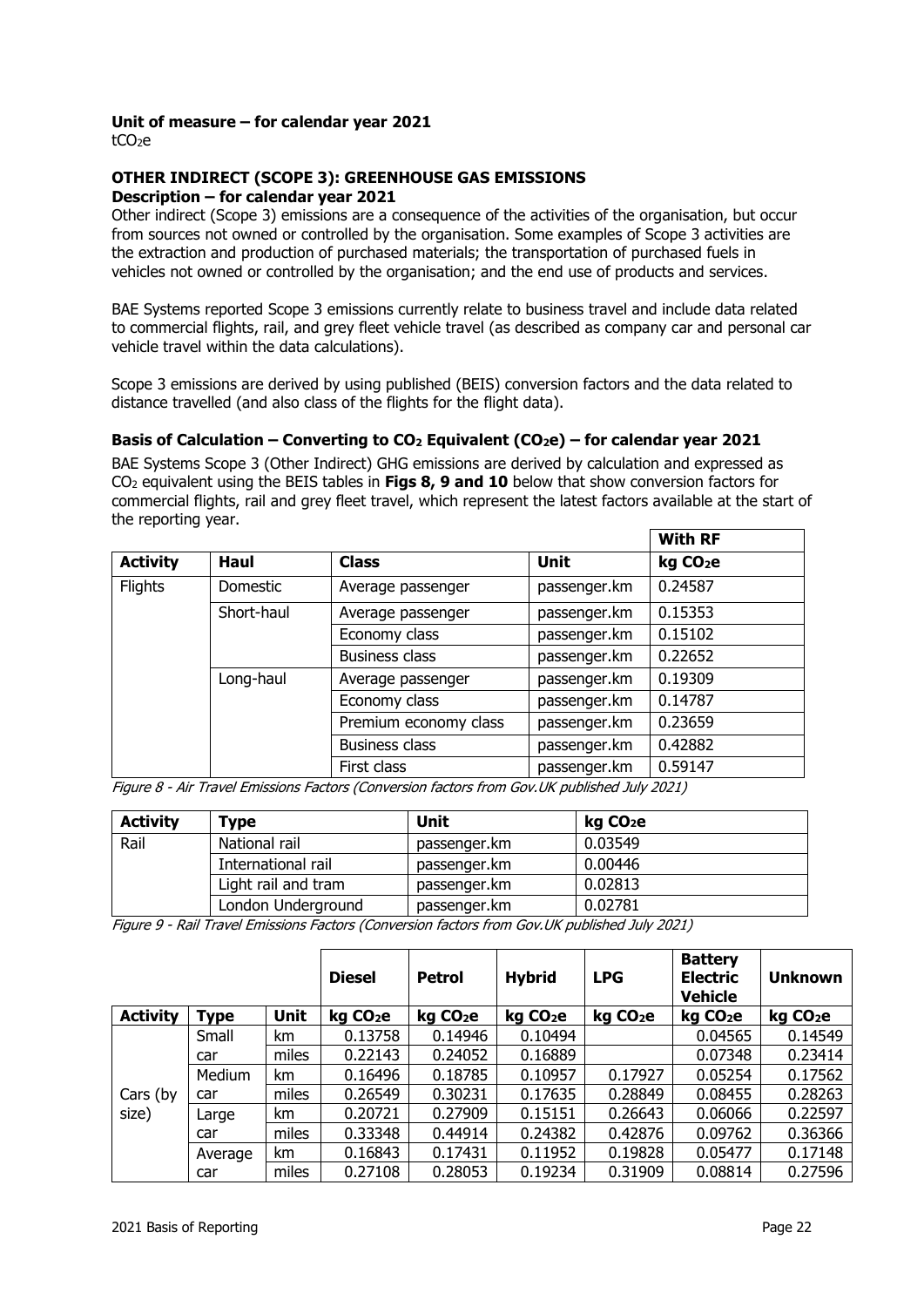## Figure 10 – Vehicle Travel Emission Factors (Conversion factors from Gov.UK published July 2021)

#### **Method of Calculation – for calendar year 2021**

Business travel data is collected for commercial flights, rail travel and grey fleet across our four main regions (UK, US, Australia, Saudi Arabia) where available.

Commercial flight data is gathered from the flight booking partner in the UK and US about the distances and flight class associated with each individual journey. Similar flight data is gathered from local BAE Systems contacts in Australia and Saudi Arabia. The distances and classes associated with each journey are then processed into 'Short Haul'; 'Medium Haul'; and 'Long Haul' flights so that the conversion factors in **Fig 7** can be applied. To note, the Domestic conversions are used for 'Short Haul' BAE flights, Short Haul conversions are used for 'Medium Haul' BAE flights and Long Haul conversions for 'Long Haul' BAE flights. The MH and LH distance thresholds have been taken from UK BEIS conversion factors. The SH (also known as 'domestic') distance threshold has been verified against the GHG Protocol and US Environmental Protection Agency distance thresholds.

Rail travel data is available in the UK and US. In the UK, data is gathered from the rail booking partner in relation to the distances associated with each individual journey. In the US, data is gathered direct from Amtrak in relation to the distances associated with each individual journey. These distances are then categorised according to the 'type' of rail travel in **Fig 8** and converted to tCO2e appropriately.

Grey fleet travel data is available for the UK and AUS and is gathered internally. Contact information of the internal contact who is responsible for this data can be found in Section 1 in Appendix 1 of the Greenhouse Gas Calculation Manual. The data is provided in separate company car and personal car mileage spreadsheets. These distances are then categorised into fuel type and converted to tCO2e using the conversion factors in **Fig 9**.

For instructions on how to calculate and process the Scope 3 travel data please see Section 6 of the Greenhouse Gas Calculation Manual.

## **Unit of measure – for calendar year 2021**

tCO<sub>2</sub>e

## **Footnotes:**

- 1. In countries where there are no legal restrictions on the implementation of our helpline.
- 2. All reports prior to 2014 were previously called accounting charging practices.
- 3. Headcount is based on the number of employees including those individuals who whilst being employed by a third party, are under the direct management control of BAE Systems.
- 4. Since the 2009 data capture, the definitions relating to data points for safety have been reviewed and changes made to add clarity to the collection process. The definition of Major Injury changed for the 2017 reporting year to more closely reflect the definitions of major injuries within the Reporting of Injuries, Diseases and Dangerous Occurences Regulations 2014. Prior year figures have not been restated to meet the new definition.
- 5. Sites which have less than 150 personnel, and are considered a low risk e.g. office environments, are not required to submit safety data on a site by site basis. This data can be aggregated into a 'miscellaneous section' should the parent business wish to do this.
- 6. The method of data collection at a site level is not mandated. In some home markets, national legislation requires data to be recorded in prescribed formats which prevents the use of a standard BAE Systems format across the whole of the Company.
- 7. Data is collected locally at a site level, entered onto the CR Desktop database and is then validated by a manager within the parent business who is responsible for the accuracy of the data. At a corporate level, the Corporate Responsibility Department carry out further checks of data entered using previous data sets as a guide so that potential 'rogue' data can be captured and queried with the source site.
- 8. Data is captured in each home market and other countries of business and where required presented to the following legislative bodies: